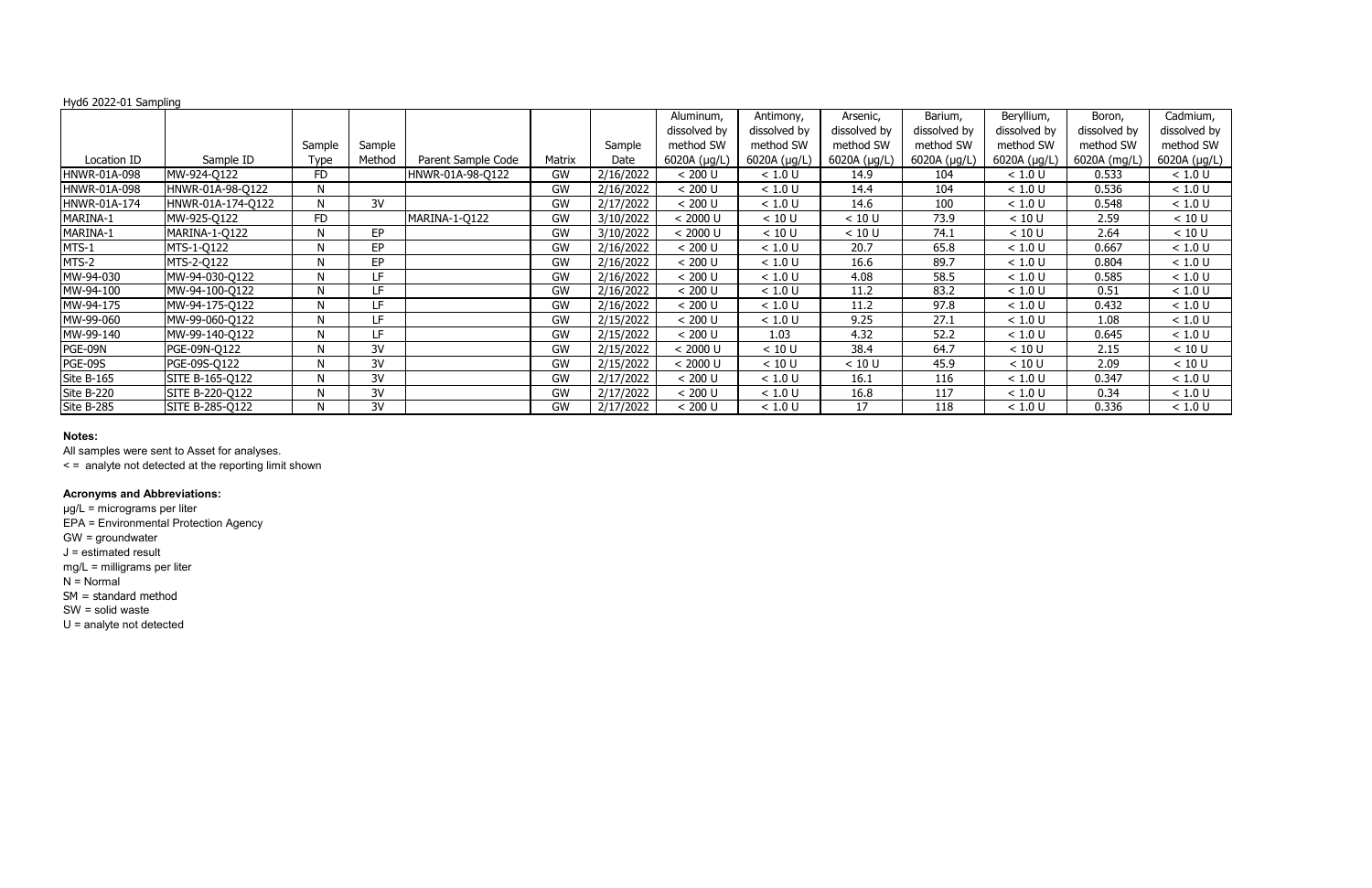|                |                   |              |        |                    |           |           |              | Calcium,     |              | Chromium,      | Chromium,       | Cobalt,      | Copper,      |
|----------------|-------------------|--------------|--------|--------------------|-----------|-----------|--------------|--------------|--------------|----------------|-----------------|--------------|--------------|
|                |                   |              |        |                    |           |           | Calcium by   | dissolved by | Chloride by  | Hexavalent by  | total dissolved | dissolved by | dissolved by |
|                |                   | Sample       | Sample |                    |           | Sample    | method SW    | method SW    | method EPA   | method EPA     | by method SW    | method SW    | method SW    |
| Location ID    | Sample ID         | Type         | Method | Parent Sample Code | Matrix    | Date      | 6020A (µg/L) | 6020A (mg/L) | 300.0 (mg/L) | $218.6$ (µg/L) | 6020A (µg/L)    | 6020A (µg/L) | 6020A (µg/L) |
| HNWR-01A-098   | MW-924-Q122       | <b>FD</b>    |        | HNWR-01A-98-Q122   | <b>GW</b> | 2/16/2022 | 30,900       | 30.6         | 591          | 13.6           | 18              | < 1.0 U      | < 2.0 U      |
| HNWR-01A-098   | HNWR-01A-98-Q122  | N            |        |                    | GW        | 2/16/2022 | 30,400       | 30.8         | 658          | 13.7           | 17.6            | < 1.0 U      | < 2.0 U      |
| HNWR-01A-174   | HNWR-01A-174-Q122 | $\mathsf{N}$ | 3V     |                    | GW        | 2/17/2022 | 29,400       | 29.7         | 563          | 14.1           | 17.1            | < 1.0 U      | < 2.0 U      |
| MARINA-1       | MW-925-Q122       | <b>FD</b>    |        | MARINA-1-Q122      | GW        | 3/10/2022 | 367,000      | 316          | 11700        | 1.99           | < 10 U          | < 10 U       | < 20 U       |
| MARINA-1       | MARINA-1-Q122     | N            | EP     |                    | GW        | 3/10/2022 | 378,000      | 313          | 12400        | 2.08           | < 10 U          | < 10 U       | < 20 U       |
| MTS-1          | MTS-1-Q122        | N            | EP     |                    | GW        | 2/16/2022 | 90,400       | 91           | 938          | < 1.0 U        | < 1.0 U         | < 1.0 U      | < 2.0 U      |
| MTS-2          | MTS-2-Q122        | N            | EP     |                    | GW        | 2/16/2022 | 96,600       | 91.9         | 612          | 5.54           | 8.37            | < 1.0 U      | 7.23         |
| MW-94-030      | MW-94-030-Q122    | N            | LF     |                    | GW        | 2/16/2022 | 57,000       | 58.2         | 306          | 20.1           | 23.4            | < 1.0 U      | < 2.0 U      |
| MW-94-100      | MW-94-100-Q122    | N            | LF     |                    | GW        | 2/16/2022 | 41,500       | 40.9         | 336          | q              | 10.6            | < 1.0 U      | < 2.0 U      |
| MW-94-175      | MW-94-175-Q122    | N            | LF     |                    | GW        | 2/16/2022 | 23,500       | 23.4         | 176          | 14.2           | 16.7            | < 1.0 U      | < 2.0 U      |
| MW-99-060      | MW-99-060-Q122    | N            | LF.    |                    | GW        | 2/15/2022 | 51,100       | 50.6         | 451          | < 0.20 U       | 1.04            | < 1.0 U      | < 2.0 U      |
| MW-99-140      | MW-99-140-Q122    | N            | LF     |                    | GW        | 2/15/2022 | 62,200       | 63.1         | 459          | 2.9            | 4.16            | < 1.0 U      | < 2.0 U      |
| PGE-09N        | PGE-09N-Q122      | N            | 3V     |                    | GW        | 2/15/2022 | 201,000      | 192          | 3470         | < 1.0 U        | < 10 U          | < 10 U       | < 20 U       |
| <b>PGE-09S</b> | PGE-09S-Q122      | N            | 3V     |                    | GW        | 2/15/2022 | 175,000      | 176          | 3420         | < 1.0 U        | < 10 U          | < 10 U       | < 20 U       |
| Site B-165     | SITE B-165-Q122   | N            | 3V     |                    | GW        | 2/17/2022 | 34,600       | 34.5         | 302          | 27.9           | 35.3            | < 1.0 U      | < 2.0 U      |
| Site B-220     | SITE B-220-Q122   | N            | 3V     |                    | GW        | 2/17/2022 | 34,600       | 34.4         | 296          | 29             | 48              | < 1.0 U      | < 2.0 U      |
| Site B-285     | SITE B-285-Q122   | N            | 3V     |                    | GW        | 2/17/2022 | 34,700       | 34.6         | 299          | 29.5           | 51.3            | < 1.0 U      | < 2.0 U      |

### **Notes:**

All samples were sent to Asset for analyses.

< = analyte not detected at the reporting limit shown

# **Acronyms and Abbreviations:**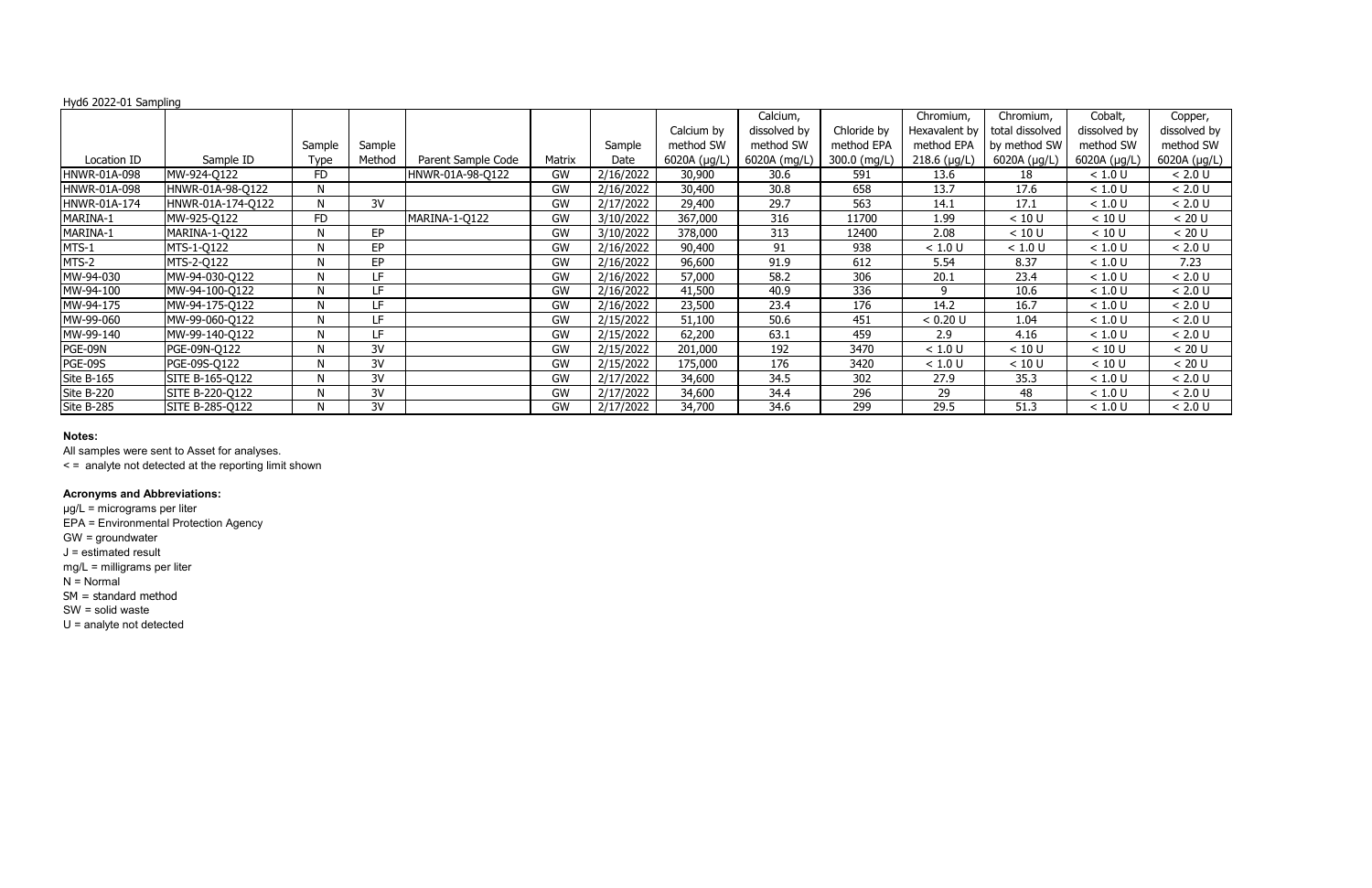|                |                   |             |        |                    |           |           |              |              |              |                                                  |              | Magnesium,   | Manganese,   |
|----------------|-------------------|-------------|--------|--------------------|-----------|-----------|--------------|--------------|--------------|--------------------------------------------------|--------------|--------------|--------------|
|                |                   |             |        |                    |           |           | Deuterium by | Fluoride by  |              | Iron, dissolved   Lead, dissolved   Magnesium by |              | dissolved by | dissolved by |
|                |                   | Sample      | Sample |                    |           | Sample    | method CFIRM | method EPA   |              | by method SW   by method SW                      | method SW    | method SW    | method SW    |
| Location ID    | Sample ID         | <b>Type</b> | Method | Parent Sample Code | Matrix    | Date      | (0/00)       | 300.0 (mg/L) | 6020A (µg/L) | 6020A (µg/L)                                     | 6020A (µg/L) | 6020A (mg/L) | 6020A (µg/L) |
| HNWR-01A-098   | MW-924-Q122       | <b>FD</b>   |        | HNWR-01A-98-Q122   | GW        | 2/16/2022 | $-74.4$      | 4.65         | < 100 U      | < 1.0 U                                          | 2,350        | 2.27         | < 10 U       |
| HNWR-01A-098   | HNWR-01A-98-Q122  | N           |        |                    | <b>GW</b> | 2/16/2022 | $-75$        | 4.64         | < 100 U      | < 1.0 U                                          | 2,230        | 2.3          | < 10 U       |
| HNWR-01A-174   | HNWR-01A-174-Q122 | N           | 3V     |                    | GW        | 2/17/2022 | $-73.9$      | 4.61         | < 100 U      | < 1.0 U                                          | 2,220        | 2.25         | < 10 U       |
| MARINA-1       | MW-925-Q122       | <b>FD</b>   |        | MARINA-1-Q122      | GW        | 3/10/2022 |              | 3.26         | $< 1000$ U   | < 10 U                                           | 9,760        | 8.92         | < 100 U      |
| MARINA-1       | MARINA-1-Q122     | N           | EP     |                    | GW        | 3/10/2022 |              | 3.5          | $< 1000$ U   | < 10 U                                           | 9,570        | 8.92         | < 100 U      |
| MTS-1          | MTS-1-Q122        | N           | EP     |                    | <b>GW</b> | 2/16/2022 | $-74.9$      | 5.08         | < 100 U      | < 1.0 U                                          | 3,000        | 2.84         | < 10 U       |
| MTS-2          | MTS-2-Q122        | N           | EP     |                    | GW        | 2/16/2022 | $-75.7$      | 5.48         | 178          | < 1.0 U                                          | 3,150        | 3.17         | 21.8         |
| MW-94-030      | MW-94-030-Q122    | N           | LF     |                    | GW        | 2/16/2022 | $-71.4$      | 3.86         | < 100 U      | < 1.0 U                                          | 12,400       | 12.5         | < 10 U       |
| MW-94-100      | MW-94-100-Q122    | N           | LF.    |                    | GW        | 2/16/2022 | $-73.9$      | 3.5          | $< 100$ U    | < 1.0 U                                          | 6,140        | 6.07         | < 10 U       |
| MW-94-175      | MW-94-175-Q122    | N           | LF     |                    | GW        | 2/16/2022 | $-72.7$      | 4.06         | < 100 U      | < 1.0 U                                          | 1,540        | 1.55         | < 10 U       |
| MW-99-060      | MW-99-060-Q122    | N           | LF     |                    | GW        | 2/15/2022 | $-71.9$      | 3.12         | 138          | < 1.0 U                                          | 18,600       | 18.7         | 123          |
| MW-99-140      | MW-99-140-Q122    | N           | LF     |                    | GW        | 2/15/2022 | $-73.5$      | 3.85         | < 100 U      | < 1.0 U                                          | 9,940        | 9.88         | 12           |
| PGE-09N        | PGE-09N-Q122      | N           | 3V     |                    | GW        | 2/15/2022 | $-75.9$      | 3.72         | 6110         | < 10 U                                           | 92,600       | 89.2         | 775          |
| <b>PGE-09S</b> | PGE-09S-Q122      | N           | 3V     |                    | GW        | 2/15/2022 | $-77.9$      | 2.33         | 7430         | < 10 U                                           | 107,000      | 107          | 510          |
| Site B-165     | SITE B-165-Q122   | N           | 3V     |                    | GW        | 2/17/2022 | $-76.5$      | 4.38         | < 100 U      | < 1.0 U                                          | 6,660        | 6.76         | < 10 U       |
| Site B-220     | SITE B-220-Q122   | N           | 3V     |                    | GW        | 2/17/2022 | $-75.5$      | 4.44         | < 100 U      | < 1.0 U                                          | 6,780        | 6.72         | < 10 U       |
| Site B-285     | SITE B-285-Q122   | N           | 3V     |                    | GW        | 2/17/2022 | $-75.4$      | 4.38         | 123          | < 1.0 U                                          | 6,720        | 6.73         | < 10 U       |

### **Notes:**

All samples were sent to Asset for analyses.

< = analyte not detected at the reporting limit shown

# **Acronyms and Abbreviations:**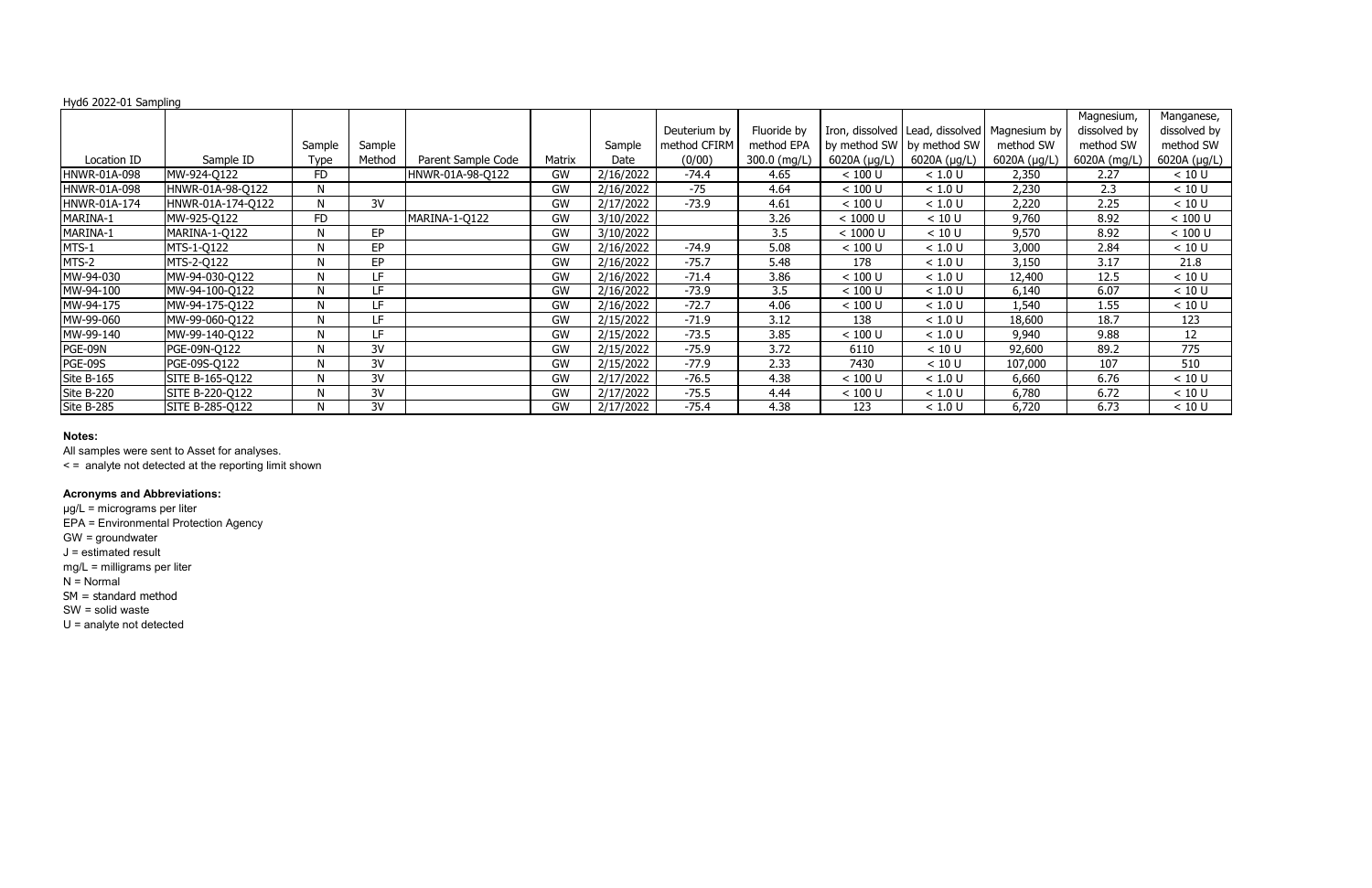|                |                   |             |        |                    |           |           | Mercury,     | Molybdenum,  | Nickel,      |              |              |              | Potassium,   |
|----------------|-------------------|-------------|--------|--------------------|-----------|-----------|--------------|--------------|--------------|--------------|--------------|--------------|--------------|
|                |                   |             |        |                    |           |           | dissolved by | dissolved by | dissolved by | Nitrate by   | Oxygen 18 by | Potassium by | dissolved by |
|                |                   | Sample      | Sample |                    |           | Sample    | method EPA   | method SW    | method SW    | method EPA   | method CFIRM | method SW    | method SW    |
| Location ID    | Sample ID         | <b>Type</b> | Method | Parent Sample Code | Matrix    | Date      | 7470A (µg/L) | 6020A (µg/L) | 6020A (µg/L) | 300.0 (mg/L) | (0/00)       | 6020A (µg/L) | 6020A (mg/L) |
| HNWR-01A-098   | MW-924-Q122       | <b>FD</b>   |        | HNWR-01A-98-Q122   | GW        | 2/16/2022 | < 0.50 U     | 15.8         | 15.1         | 2.21         | $-10.05$     | 6,930        | 7.14         |
| HNWR-01A-098   | HNWR-01A-98-Q122  | N           |        |                    | <b>GW</b> | 2/16/2022 | < 0.50 U     | 15.7         | 14.6         | 2.28         | $-10.04$     | 6,830        | 6.94         |
| HNWR-01A-174   | HNWR-01A-174-Q122 | N           | 3V     |                    | GW        | 2/17/2022 | < 0.50 U     | 15.7         | 14.7         | 2.22         | $-10.08$     | 6,810        | 6.82         |
| MARINA-1       | MW-925-Q122       | <b>FD</b>   |        | MARINA-1-Q122      | GW        | 3/10/2022 | < 0.50 U     | 67.5         | < 10 U       | < 1.0 U      |              | 59,500       | 50.3         |
| MARINA-1       | MARINA-1-Q122     | N           | EP     |                    | GW        | 3/10/2022 | < 0.50 U     | 66.7         | < 10 U       | < 1.0 U      |              | 61,500       | 49.6         |
| MTS-1          | MTS-1-Q122        | N           | EP     |                    | <b>GW</b> | 2/16/2022 | < 0.50 U     | 16.2         | < 1.0 U      | 0.436        | $-10.1$      | 8,400        | 8.49         |
| MTS-2          | MTS-2-Q122        | N           | EP     |                    | GW        | 2/16/2022 | < 0.50 U     | 19.6         | < 1.0 U      | 1.79         | $-10.01$     | 7,540        | 7.6          |
| MW-94-030      | MW-94-030-Q122    | N           | LF     |                    | GW        | 2/16/2022 | < 0.50 U     | 11.2         | < 1.0 U      | 3.47         | $-9.58$      | 6,220        | 6.24         |
| MW-94-100      | MW-94-100-Q122    | N           | LF.    |                    | GW        | 2/16/2022 | < 0.50 U     | 20.2         | < 1.0 U      | 1.94         | $-9.75$      | 6,410        | 6.43         |
| MW-94-175      | MW-94-175-Q122    | N           | LF     |                    | GW        | 2/16/2022 | < 0.50 U     | 11           | < 1.0 U      | 2.27         | $-10.01$     | 5,220        | 5.26         |
| MW-99-060      | MW-99-060-Q122    | N           | LF     |                    | GW        | 2/15/2022 | < 0.50 U     | 38.2         | 3.85         | < 0.10 U     | $-9.58$      | 12,000       | 12           |
| MW-99-140      | MW-99-140-Q122    | N           | LF     |                    | GW        | 2/15/2022 | < 0.50 U     | 21.2         | 4.4          | 1.92         | $-9.83$      | 8,750        | 8.82         |
| PGE-09N        | PGE-09N-Q122      | N           | 3V     |                    | GW        | 2/15/2022 | < 0.50 U     | 62.2         | < 10 U       | < 0.20 U     | $-9.76$      | 14,100       | 13.4         |
| <b>PGE-09S</b> | PGE-09S-Q122      | N           | 3V     |                    | GW        | 2/15/2022 | < 0.50 U     | 45.9         | < 10 U       | < 0.20 U     | $-9.92$      | 16,100       | 16.3         |
| Site B-165     | SITE B-165-Q122   | N           | 3V     |                    | GW        | 2/17/2022 | < 0.50 U     | 14.7         | 40.5         | 2.61         | $-10.22$     | 5,440        | 5.45         |
| Site B-220     | SITE B-220-Q122   | N           | 3V     |                    | GW        | 2/17/2022 | < 0.50 U     | 16.1         | 28.9         | 2.49         | $-10.22$     | 5,420        | 5.41         |
| Site B-285     | SITE B-285-Q122   | N           | 3V     |                    | <b>GW</b> | 2/17/2022 | < 0.50 U     | 13.7         | 26.5         | 2.47         | $-10.2$      | 5,500        | 5.42         |

### **Notes:**

All samples were sent to Asset for analyses.

< = analyte not detected at the reporting limit shown

# **Acronyms and Abbreviations:**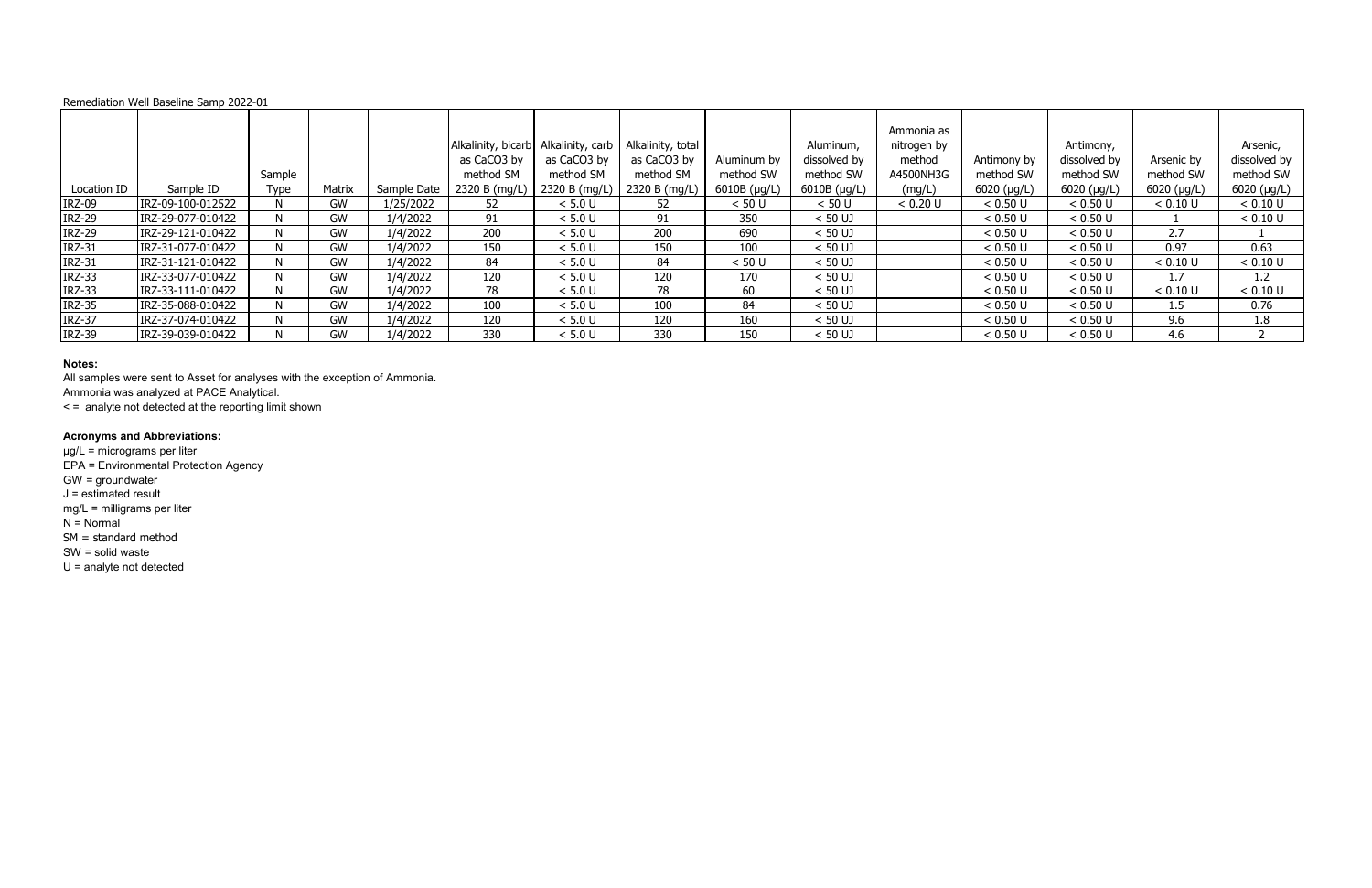|               |                   |             |        |             |               | Barium,             |              | Beryllium,    | Biological<br>Oxygen<br>Demand, 5-Day |              |                   |              |                     | Cadmium,      |
|---------------|-------------------|-------------|--------|-------------|---------------|---------------------|--------------|---------------|---------------------------------------|--------------|-------------------|--------------|---------------------|---------------|
|               |                   |             |        |             | Barium by     | dissolved by        | Beryllium by | dissolved by  | by method                             | Boron by     | Boron, dissolved  | Bromide by   | Cadmium by          | dissolved by  |
|               |                   | Sample      |        |             | method SW     | method SW           | method SW    | method SW     | <b>SM5210B</b>                        | method SW    | by method SW      | method EPA   | method SW           | method SW     |
| Location ID   | Sample ID         | <b>Type</b> | Matrix | Sample Date | $6020$ (µg/L) | $6020$ ( $\mu$ g/L) | 6020 (µg/L)  | $6020$ (µg/L) | (mg/L)                                | 6010B (µg/L) | 6010B (mg/L)      | 300.0 (mg/L) | $6020$ ( $\mu$ g/L) | $6020$ (µg/L) |
|               |                   |             |        |             |               |                     |              |               |                                       |              |                   |              |                     |               |
| <b>IRZ-09</b> | IRZ-09-100-012522 |             | GW     | 1/25/2022   | 64            | 75                  | $< 0.50$ UJ  | $< 0.50$ UJ   | 1.7                                   | 970          |                   | < 5.0 U      | < 0.50 U            | < 0.50 U      |
| <b>IRZ-29</b> | IRZ-29-077-010422 |             | GW     | 1/4/2022    | 43            | 36                  | $< 0.50$ UJ  | < 2.5 U       |                                       | 2000         | 2.1 <sub>J</sub>  | < 5.0 U      | < 0.50 U            | < 0.50 U      |
| <b>IRZ-29</b> | IRZ-29-121-010422 |             | GW     | 1/4/2022    | 50            | 78                  | $< 0.50$ UJ  | < 0.50 U      |                                       | 2000         |                   | < 5.0 U      | < 0.50 U            | < 0.50 U      |
| <b>IRZ-31</b> | IRZ-31-077-010422 |             | GW     | 1/4/2022    | 51            | 48                  | $< 0.50$ UJ  | < 0.50 U      |                                       | 1000         | $0.96$ J          | < 5.0 U      | < 0.50 U            | < 0.50 U      |
| <b>IRZ-31</b> | IRZ-31-121-010422 |             | GW     | 1/4/2022    | 48            | 41                  | $< 0.50$ UJ  | < 2.5 U       |                                       | 1700         | 1.7J              | < 5.0 U      | < 0.50 U            | < 0.50 U      |
| <b>IRZ-33</b> | IRZ-33-077-010422 |             | GW     | 1/4/2022    | 42            | 35                  | $< 0.50$ UJ  | < 0.50 U      |                                       | 970          | $0.94$ J          | < 5.0 U      | < 0.50 U            | < 0.50 U      |
| <b>IRZ-33</b> | IRZ-33-111-010422 |             | GW     | 1/4/2022    | 79            | 77                  | $< 0.50$ UJ  | < 0.50 U      |                                       | 1700         | 1.6 <sub>J</sub>  | < 5.0 U      | < 0.50 U            | < 0.50 U      |
| <b>IRZ-35</b> | IRZ-35-088-010422 |             | GW     | 1/4/2022    | 57            | 50                  | $< 0.50$ UJ  | < 0.50 U      |                                       | 920          | 0.93 <sub>J</sub> | < 5.0 U      | < 0.50 U            | < 0.50 U      |
| <b>IRZ-37</b> | IRZ-37-074-010422 |             | GW     | 1/4/2022    | 65            | 57                  | $< 0.50$ UJ  | < 0.50 U      |                                       | 950          | 0.93 <sub>0</sub> | < 5.0 U      | < 0.50 U            | < 0.50 U      |
| <b>IRZ-39</b> | IRZ-39-039-010422 |             | GW     | 1/4/2022    | 39            | 32                  | $< 0.50$ UJ  | < 0.50 U      |                                       | 1300         | 1.3J              | < 5.0 U      | < 0.50 U            | < 0.50 U      |

### **Notes:**

All samples were sent to Asset for analyses with the exception of Ammonia.

Ammonia was analyzed at PACE Analytical.

< = analyte not detected at the reporting limit shown

## **Acronyms and Abbreviations:**

µg/L = micrograms per liter

EPA = Environmental Protection Agency

- GW = groundwater
- $J =$  estimated result
- mg/L = milligrams per liter

 $N =$  Normal

- SM = standard method
- SW = solid waste
- U = analyte not detected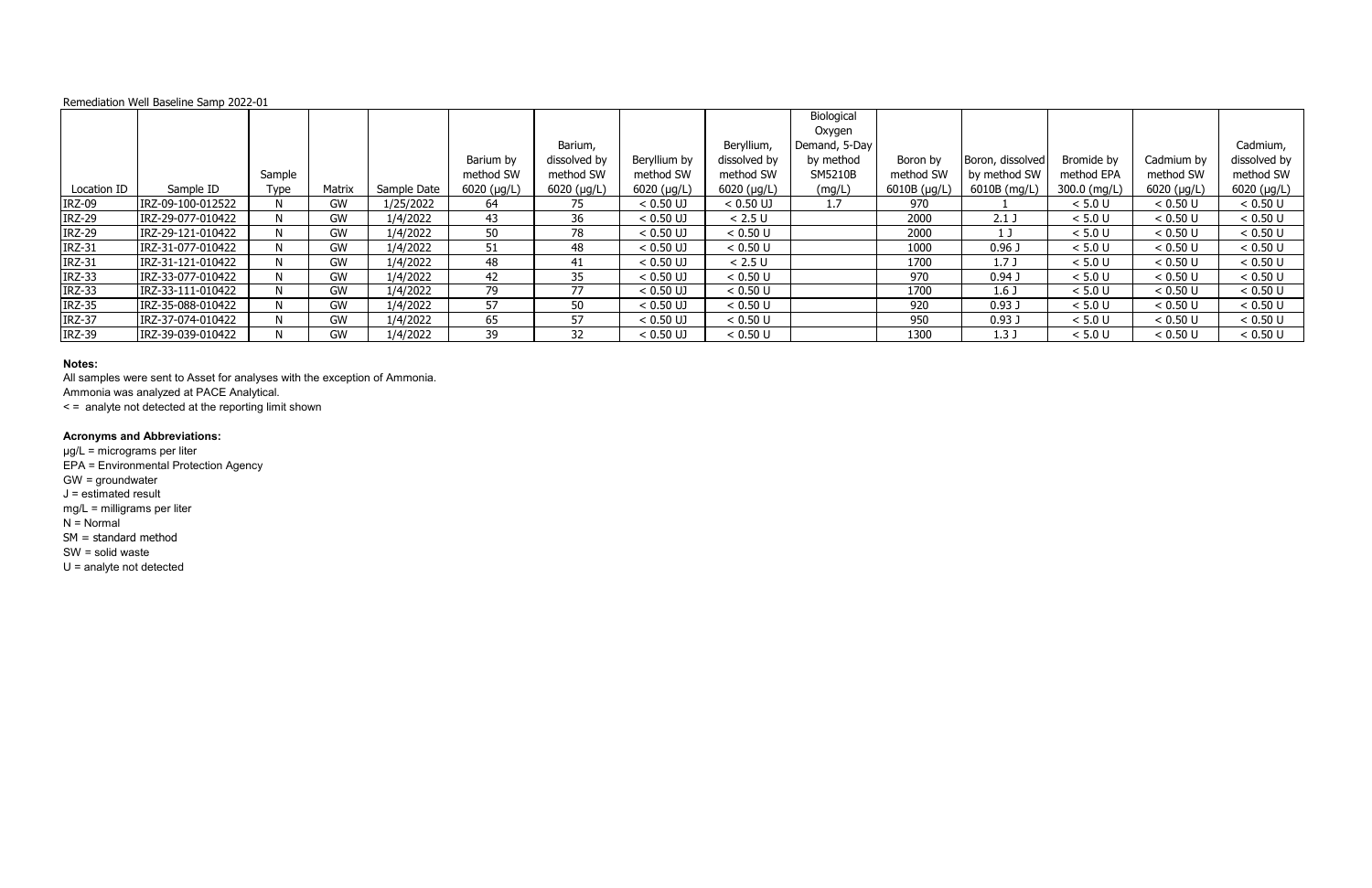|               |                   | Sample |           |             | Calcium by<br>method SW | Calcium,<br>dissolved by<br>method SW | Chloride by<br>method EPA | Chromium,<br>method EPA | Hexavalent by Chromium, total<br>by method SW | Chromium, total<br>dissolved by<br>method SW | Cobalt by<br>method SW | Cobalt,<br>dissolved by<br>method SW | Copper by<br>method SW | Copper,<br>dissolved by<br>method SW |
|---------------|-------------------|--------|-----------|-------------|-------------------------|---------------------------------------|---------------------------|-------------------------|-----------------------------------------------|----------------------------------------------|------------------------|--------------------------------------|------------------------|--------------------------------------|
| Location ID   | Sample ID         | Type   | Matrix    | Sample Date | 6010B (µg/L)            | 6010B (mg/L)                          | 300.0 (mg/L)              | $218.6$ (µg/L)          | $6020$ (µg/L)                                 | $6020$ (µg/L)                                | $6020$ ( $\mu$ g/L)    | $6020$ (µg/L)                        | $6020$ ( $\mu$ g/L)    | 6020 (µg/L)                          |
| <b>IRZ-09</b> | IRZ-09-100-012522 |        | GW        | 1/25/2022   | 310000 J                | 330                                   | 3000                      | 19                      | 18                                            | 18                                           | < 0.50 U               | < 0.50 U                             | < 1.0 U                | 5.2 <sub>J</sub>                     |
| <b>IRZ-29</b> | IRZ-29-077-010422 |        | GW        | 1/4/2022    | 290000 J                | 300                                   | 3400                      | 3400                    | 3900                                          | 3600                                         | 1.2                    | 0.63                                 | 5.4 <sub>J</sub>       | 1.5                                  |
| <b>IRZ-29</b> | IRZ-29-121-010422 |        | GW        | 1/4/2022    | 290000 J                | 160                                   | 1000                      | 3500                    | 7900                                          | 1100                                         |                        | 1.1                                  | 8.7 J                  |                                      |
| <b>IRZ-31</b> | IRZ-31-077-010422 |        | <b>GW</b> | 1/4/2022    | 180000 J                | 180                                   | 680                       | 1500                    | 1700                                          | 1600                                         | 2.2                    | 0.73                                 | 3 J                    | < 1.0 U                              |
| <b>IRZ-31</b> | IRZ-31-121-010422 |        | GW        | 1/4/2022    | 270000 J                | 270                                   | 3300                      | 2700                    | 3300                                          | 2800                                         | 6.8                    | 7.1                                  | 7 J                    | 1.9                                  |
| <b>IRZ-33</b> | IRZ-33-077-010422 |        | <b>GW</b> | 1/4/2022    | 130000 J                | 140                                   | 1000                      | 2200                    | 2500                                          | 2200                                         | 2.3                    | < 0.50 U                             | 5.8 <sub>J</sub>       |                                      |
| <b>IRZ-33</b> | IRZ-33-111-010422 |        | GW        | 1/4/2022    | 420000 J                | 370                                   | 3900                      | 2100                    | 2600                                          | 1800                                         | 3.1                    | 0.56                                 | 6.8 <sub>0</sub>       | 1.3                                  |
| <b>IRZ-35</b> | IRZ-35-088-010422 |        | GW        | 1/4/2022    | 160000 J                | 160                                   | 1700                      | 860                     | 1800                                          | 1100                                         | 9.3                    | 3.1                                  | 9.7 <sub>J</sub>       | 2.1                                  |
| <b>IRZ-37</b> | IRZ-37-074-010422 |        | GW        | 1/4/2022    | 260000 J                | 250                                   | 2100                      | 1200                    | 2800                                          | 1400                                         | 13                     |                                      | 24 J                   | 2.1                                  |
| <b>IRZ-39</b> | IRZ-39-039-010422 |        | <b>GW</b> | 1/4/2022    | 99000 J                 | 100                                   | 540                       | 18                      | 2200                                          | 24                                           | 6.6                    | 2.1                                  | 28 J                   | < 1.0 U                              |

### **Notes:**

All samples were sent to Asset for analyses with the exception of Ammonia.

Ammonia was analyzed at PACE Analytical.

< = analyte not detected at the reporting limit shown

## **Acronyms and Abbreviations:**

µg/L = micrograms per liter

EPA = Environmental Protection Agency

GW = groundwater

 $J =$  estimated result

mg/L = milligrams per liter

 $N =$  Normal

SM = standard method

SW = solid waste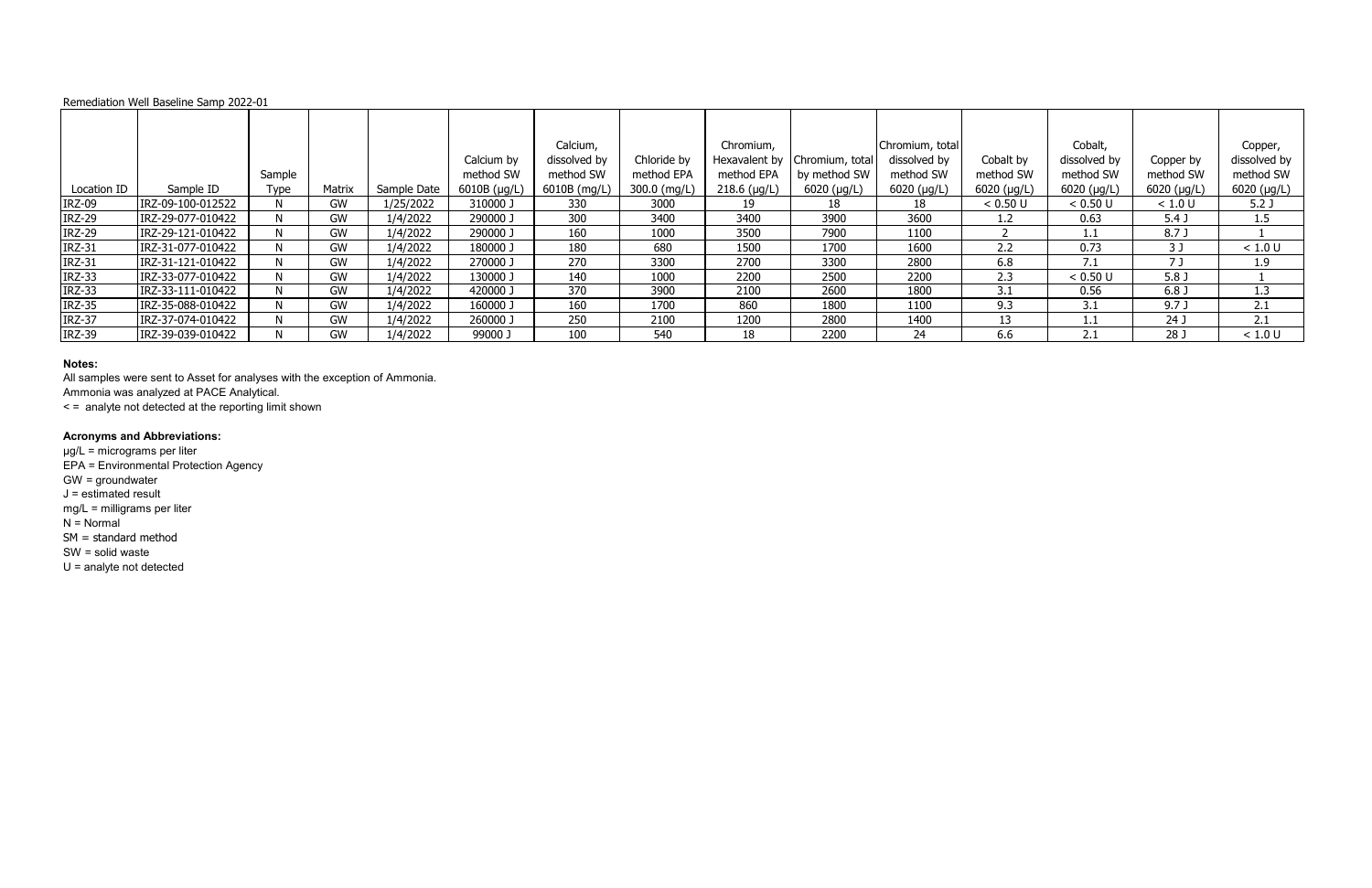|               |                   | Sample |           |             | Fluoride by<br>method EPA | Hardness,<br>Calcium (As<br>CaCO3) by<br>method SM | Hardness,<br>CaCO3) by<br>method SM | Magnesium (As   Hardness, total<br>as CaCO3 by<br>method SM | Iron by method<br>SW 6010B | Iron Related<br>Bacteria by<br>method BART | Iron, dissolved | by method SW   Lead by method   by method SW | Lead, dissolved | Magnesium by<br>method SW |
|---------------|-------------------|--------|-----------|-------------|---------------------------|----------------------------------------------------|-------------------------------------|-------------------------------------------------------------|----------------------------|--------------------------------------------|-----------------|----------------------------------------------|-----------------|---------------------------|
| Location ID   | Sample ID         | Type   | Matrix    | Sample Date | 300.0 (mg/L)              | 2340 B (mg/L)                                      | 2340 B (mg/L)                       | $\vert$ 2340 B (mg/L)                                       | $(\mu g/L)$                | (CFU/mL)                                   | 6010B (µg/L)    | SW 6020 (µg/L)                               | $6020$ (µg/L)   | 6010B (µg/L)              |
| <b>IRZ-09</b> | IRZ-09-100-012522 |        | GW        | 1/25/2022   | 3.2                       | 830                                                | 110                                 | 940                                                         | < 20 U                     | 9000                                       | < 20 U          | < 1.0 U                                      | < 1.0 U         | 26000 J                   |
| <b>IRZ-29</b> | IRZ-29-077-010422 |        | GW        | 1/4/2022    | 2.8                       |                                                    |                                     |                                                             | 910                        | 35000                                      | < 20 U          | < 1.0 U                                      | < 1.0 U         | 15000 J                   |
| <b>IRZ-29</b> | IRZ-29-121-010422 |        | GW        | 1/4/2022    | 1.3                       |                                                    |                                     |                                                             | 2900                       | 35000                                      | < 20 U          | 1.2                                          | < 1.0 U         | 15000 J                   |
| <b>IRZ-31</b> | IRZ-31-077-010422 |        | GW        | 1/4/2022    | 1.1                       |                                                    |                                     |                                                             | 590                        | 35000                                      | < 20 U          | < 1.0 U                                      | < 1.0 U         | 39000 J                   |
| <b>IRZ-31</b> | IRZ-31-121-010422 |        | GW        | 1/4/2022    | 3.6                       |                                                    |                                     |                                                             | 1600                       | 35000                                      | 420             | < 1.0 U                                      | < 1.0 U         | 13000 J                   |
| <b>IRZ-33</b> | IRZ-33-077-010422 |        | GW        | 1/4/2022    | 2.3                       |                                                    |                                     |                                                             | 960                        | 35000                                      | < 20 U          | < 1.0 U                                      | < 1.0 U         | 25000 J                   |
| <b>IRZ-33</b> | IRZ-33-111-010422 |        | <b>GW</b> | 1/4/2022    | 2.9                       |                                                    |                                     |                                                             | 1100                       | 35000                                      | < 20 U          | < 1.0 U                                      | < 1.0 U         | 23000 J                   |
| <b>IRZ-35</b> | IRZ-35-088-010422 |        | GW        | 1/4/2022    | 3.4                       |                                                    |                                     |                                                             | 1800                       | 35000                                      | 92              | < 1.0 U                                      | < 1.0 U         | 15000 J                   |
| <b>IRZ-37</b> | IRZ-37-074-010422 |        | GW        | 1/4/2022    | 2.1                       |                                                    |                                     |                                                             | 5300                       | 35000                                      | < 20 U          | < 1.0 U                                      | < 1.0 U         | 21000 J                   |
| <b>IRZ-39</b> | IRZ-39-039-010422 |        | GW        | 1/4/2022    | 1.9                       |                                                    |                                     |                                                             | 3200                       | 35000                                      | 890             | < 1.0 U                                      | < 1.0 U         | 13000 J                   |

### **Notes:**

All samples were sent to Asset for analyses with the exception of Ammonia. Ammonia was analyzed at PACE Analytical.

< = analyte not detected at the reporting limit shown

## **Acronyms and Abbreviations:**

µg/L = micrograms per liter

EPA = Environmental Protection Agency

GW = groundwater

 $J =$  estimated result

mg/L = milligrams per liter

 $N =$  Normal

SM = standard method

SW = solid waste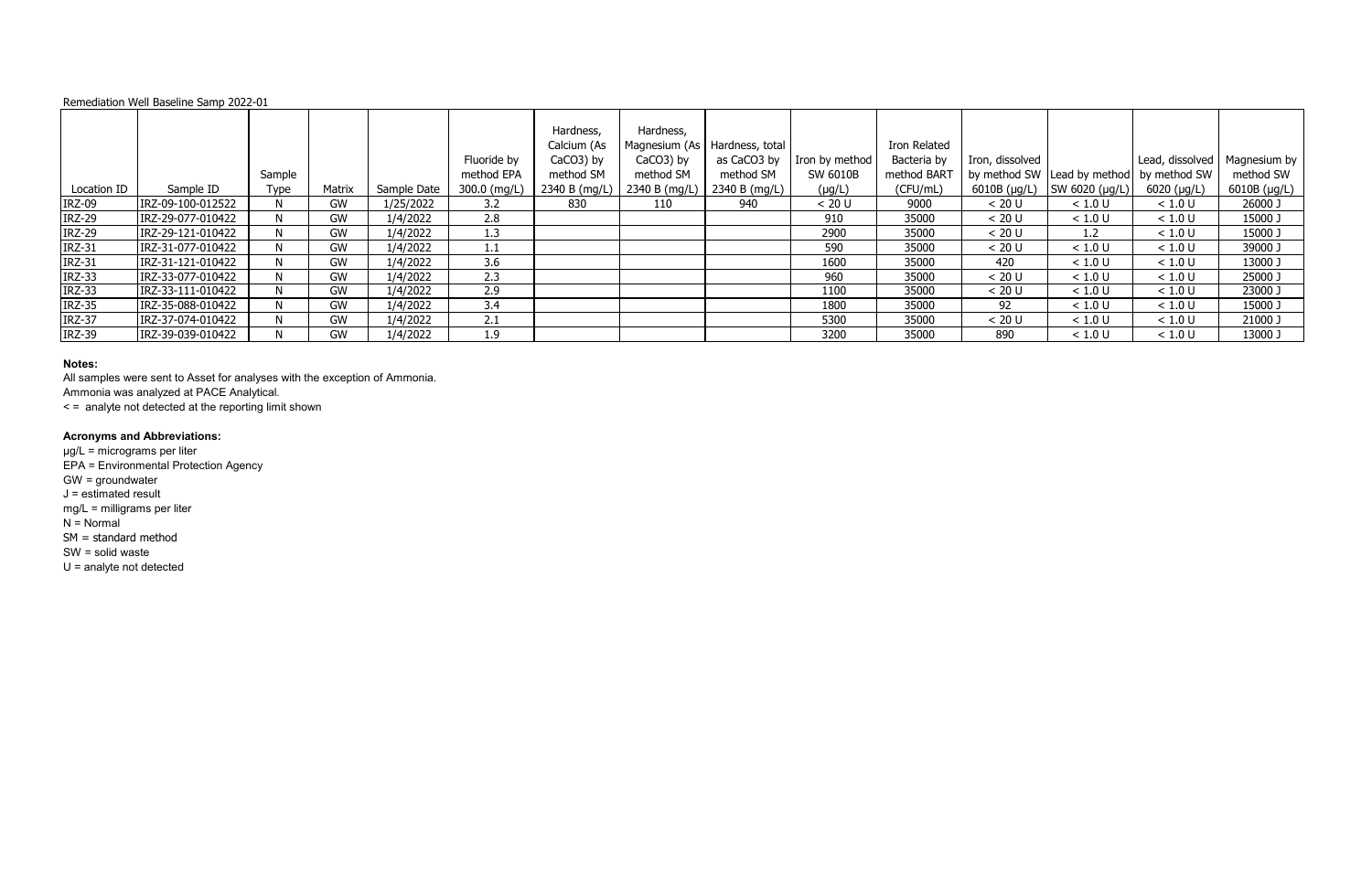|               |                   | Sample |        |             | Magnesium,<br>dissolved by<br>method SW | Manganese by<br>method SW | Manganese,<br>dissolved by<br>method SW | Mercury by<br>method EPA | Mercury,<br>dissolved by<br>method EPA | Modified Fouling<br>Index by<br>method MFI | Molybdenum by<br>method SW | Molybdenum,<br>dissolved by<br>method SW | Nickel by<br>method SW | Nickel, dissolved<br>by method SW |
|---------------|-------------------|--------|--------|-------------|-----------------------------------------|---------------------------|-----------------------------------------|--------------------------|----------------------------------------|--------------------------------------------|----------------------------|------------------------------------------|------------------------|-----------------------------------|
| Location ID   | Sample ID         | Type   | Matrix | Sample Date | 6010B (mg/L)                            | $6020$ (µg/L)             | $6020$ (µg/L)                           | 7470A (µg/L)             | 7470A (µg/L)                           | (s/L2)                                     | 6020 (µg/L)                | $6020$ ( $\mu$ g/L)                      | $6020$ ( $\mu$ g/L)    | 6020 (µg/L)                       |
| <b>IRZ-09</b> | IRZ-09-100-012522 |        | GW     | 1/25/2022   | 27                                      | 2.6                       | 2.7                                     | < 0.20 U                 | < 0.20 U                               |                                            |                            | 13                                       | $< 25$ UJ              | $< 25$ UJ                         |
| <b>IRZ-29</b> | IRZ-29-077-010422 |        | GW     | 1/4/2022    | 15 J                                    | 32                        | 23                                      | < 0.20 U                 | < 0.20 U                               |                                            | 59                         | 31                                       | $< 5.0$ UJ             | $< 5.0$ UJ                        |
| <b>IRZ-29</b> | IRZ-29-121-010422 |        | GW     | 1/4/2022    | 29J                                     | 36                        | 120                                     | < 0.20 U                 | < 0.20 U                               |                                            | 180                        | 22                                       | $< 1.0$ UJ             | 16 <sub>J</sub>                   |
| <b>IRZ-31</b> | IRZ-31-077-010422 |        | GW     | 1/4/2022    | 38 J                                    | 15                        | 6.5                                     | < 0.20 U                 | < 0.20 U                               |                                            | 33                         | 24                                       | 100 J                  | 66 J                              |
| <b>IRZ-31</b> | IRZ-31-121-010422 |        | GW     | 1/4/2022    | 13J                                     | 68                        | 79                                      | < 0.20 U                 | < 0.20 U                               |                                            | 66                         | 37                                       | 280 J                  | 300J                              |
| <b>IRZ-33</b> | IRZ-33-077-010422 |        | GW     | 1/4/2022    | 26 <sub>J</sub>                         | 14                        | < 0.50 U                                | < 0.20 U                 | < 0.20 U                               |                                            | 120                        | 91                                       | 78 J                   | 8.7J                              |
| <b>IRZ-33</b> | IRZ-33-111-010422 |        | GW     | 1/4/2022    | 22J                                     | 35                        | $12 \overline{ }$                       | < 0.20 U                 | < 0.20 U                               |                                            | 84                         | 56                                       | 80 J                   | $< 1.0$ UJ                        |
| <b>IRZ-35</b> | IRZ-35-088-010422 |        | GW     | 1/4/2022    | 15 <sub>J</sub>                         | 76                        | 35                                      | < 0.20 U                 | < 0.20 U                               |                                            | 120                        | 73                                       | 320 J                  | 130 J                             |
| <b>IRZ-37</b> | IRZ-37-074-010422 |        | GW     | 1/4/2022    | 20 <sub>J</sub>                         | 110                       | 26                                      | < 0.20 U                 | < 0.20 U                               |                                            | 140                        | 54                                       | 110J                   | 16 J                              |
| <b>IRZ-39</b> | IRZ-39-039-010422 |        | GW     | 1/4/2022    | 12 <sub>J</sub>                         | 370                       | 370                                     | < 0.20 U                 | < 0.20 U                               |                                            | 280                        | 140                                      | 290 J                  | 83 J                              |

- GW = groundwater
- $J =$  estimated result

### **Notes:**

All samples were sent to Asset for analyses with the exception of Ammonia.

Ammonia was analyzed at PACE Analytical.

< = analyte not detected at the reporting limit shown

## **Acronyms and Abbreviations:**

µg/L = micrograms per liter

EPA = Environmental Protection Agency

mg/L = milligrams per liter

 $N =$  Normal

SM = standard method

SW = solid waste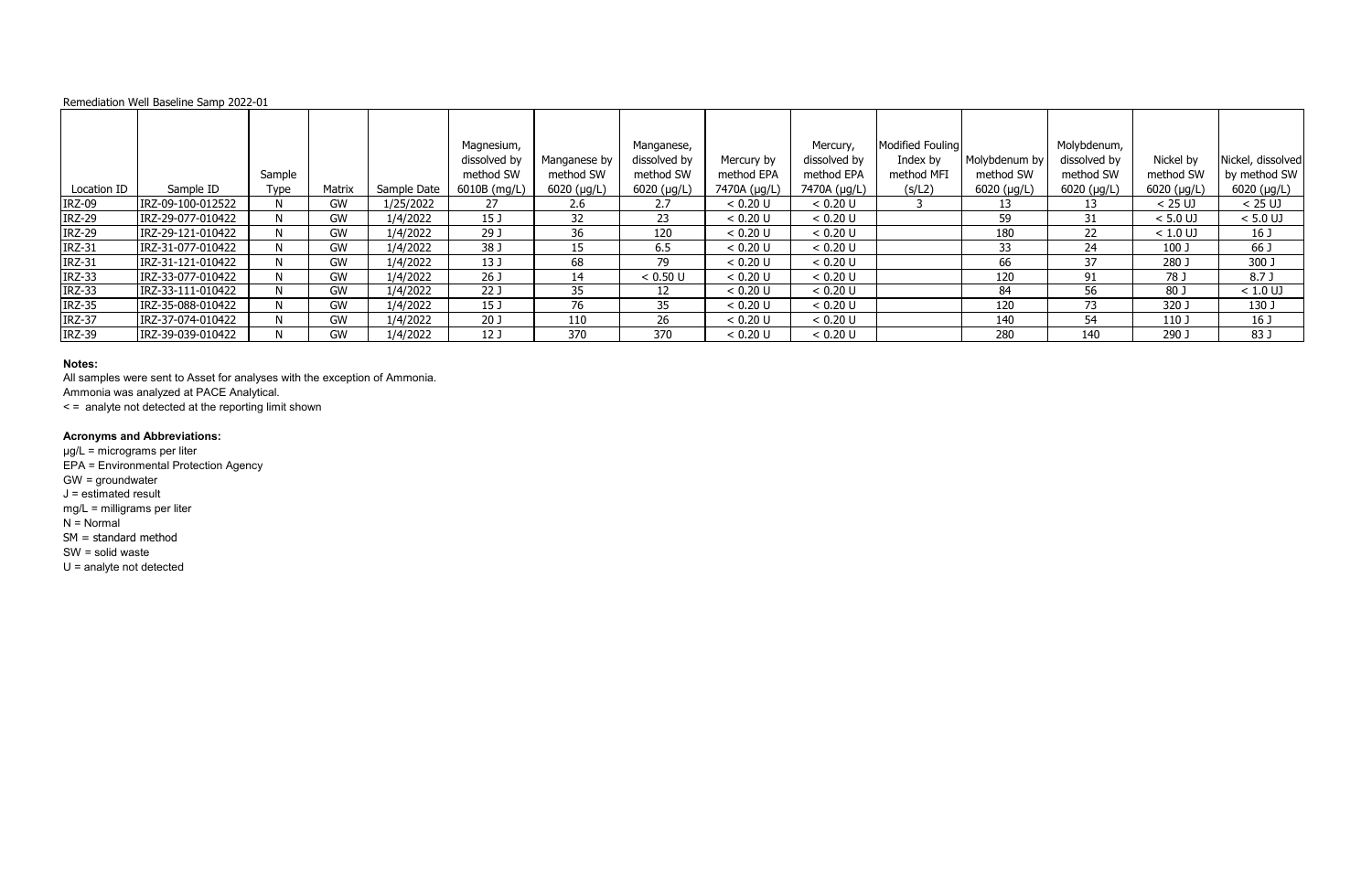|               |                   | Sample |           |             | Nitrate (as<br>nitrogen) by<br>method EPA | Nitrite as<br>Nitrogen by<br>method EPA | Orthophosphate<br>dissolved by<br>method EPA | Potassium by<br>method SW | Potassium,<br>dissolved by<br>method SW | Selenium by<br>method SW | Selenium,<br>dissolved by<br>method SW | Silver by<br>method SW | Silver, dissolved<br>by method SW | Slime Forming<br>Bacteria by<br>method BART |
|---------------|-------------------|--------|-----------|-------------|-------------------------------------------|-----------------------------------------|----------------------------------------------|---------------------------|-----------------------------------------|--------------------------|----------------------------------------|------------------------|-----------------------------------|---------------------------------------------|
| Location ID   | Sample ID         | Type   | Matrix    | Sample Date | 300.0 (mg/L)                              | 300.0 (mg/L)                            | 300.0 (mg/L)                                 | 6010B (µg/L)              | 6010B (mg/L)                            | 6020 (µg/L)              | 6020 (µg/L)                            | $6020$ (µg/L)          | $6020$ ( $\mu$ g/L)               | (CFU/mL)                                    |
| <b>IRZ-09</b> | IRZ-09-100-012522 |        | GW        | 1/25/2022   | $1.8\phantom{0}$                          | < 5.0 U                                 | < 1.0 U                                      | 21000 J                   | 19 <sub>J</sub>                         | 0.92                     | 0.83                                   | < 0.50 U               | < 0.50 U                          | 0.1                                         |
| <b>IRZ-29</b> | IRZ-29-077-010422 |        | GW        | 1/4/2022    | 8.2                                       | < 5.0 U                                 |                                              | 29000                     | 28 J                                    | 48 J                     | 45                                     | < 0.50 U               | < 0.50 U                          | 0.1                                         |
| <b>IRZ-29</b> | IRZ-29-121-010422 |        | GW        | 1/4/2022    | 4.1                                       | < 5.0 U                                 |                                              | 29000                     | 11 <sub>J</sub>                         | 47 J                     | 4.5                                    | < 0.50 U               | < 0.50 U                          | 0.1                                         |
| <b>IRZ-31</b> | IRZ-31-077-010422 |        | GW        | 1/4/2022    |                                           | < 5.0 U                                 |                                              | 13000                     | 12 <sub>J</sub>                         | 9.5 <sub>0</sub>         | 9.5                                    | < 0.50 U               | < 0.50 U                          | 2500                                        |
| <b>IRZ-31</b> | IRZ-31-121-010422 |        | GW        | 1/4/2022    | 9.2                                       | < 5.0 U                                 |                                              | 28000                     | 27J                                     | 47 J                     | 42                                     | < 0.50 U               | < 0.50 U                          | 100                                         |
| <b>IRZ-33</b> | IRZ-33-077-010422 |        | <b>GW</b> | 1/4/2022    | 27                                        | < 5.0 U                                 |                                              | 11000                     | 11 <sub>J</sub>                         | 69 J                     | 62                                     | < 0.50 U               | < 0.50 U                          | 500                                         |
| <b>IRZ-33</b> | IRZ-33-111-010422 |        | GW        | 1/4/2022    | 6.7                                       | < 5.0 U                                 |                                              | 35000                     | 31 J                                    | 6.4 <sub>J</sub>         | 16                                     | < 0.50 U               | < 0.50 U                          | 20                                          |
| <b>IRZ-35</b> | IRZ-35-088-010422 |        | <b>GW</b> | 1/4/2022    | 14                                        | < 5.0 U                                 |                                              | 15000                     | 15 J                                    | 36 J                     | 37                                     | < 0.50 U               | < 0.50 U                          | 13000                                       |
| <b>IRZ-37</b> | IRZ-37-074-010422 |        | GW        | 1/4/2022    | 10                                        | < 5.0 U                                 |                                              | 20000                     | 18 J                                    | 11 <sub>1</sub>          | $12 \overline{ }$                      | < 0.50 U               | < 0.50 U                          | 67000                                       |
| <b>IRZ-39</b> | IRZ-39-039-010422 |        | GW        | 1/4/2022    | 4.2                                       | < 5.0 U                                 |                                              | 12000                     | 12 <sub>J</sub>                         | 4.2 <sub>0</sub>         | 4.3                                    | < 0.50 U               | < 0.50 U                          | 13000                                       |

### **Notes:**

All samples were sent to Asset for analyses with the exception of Ammonia.

Ammonia was analyzed at PACE Analytical.

< = analyte not detected at the reporting limit shown

## **Acronyms and Abbreviations:**

µg/L = micrograms per liter

EPA = Environmental Protection Agency

GW = groundwater

 $J =$  estimated result

mg/L = milligrams per liter

 $N =$  Normal

SM = standard method

SW = solid waste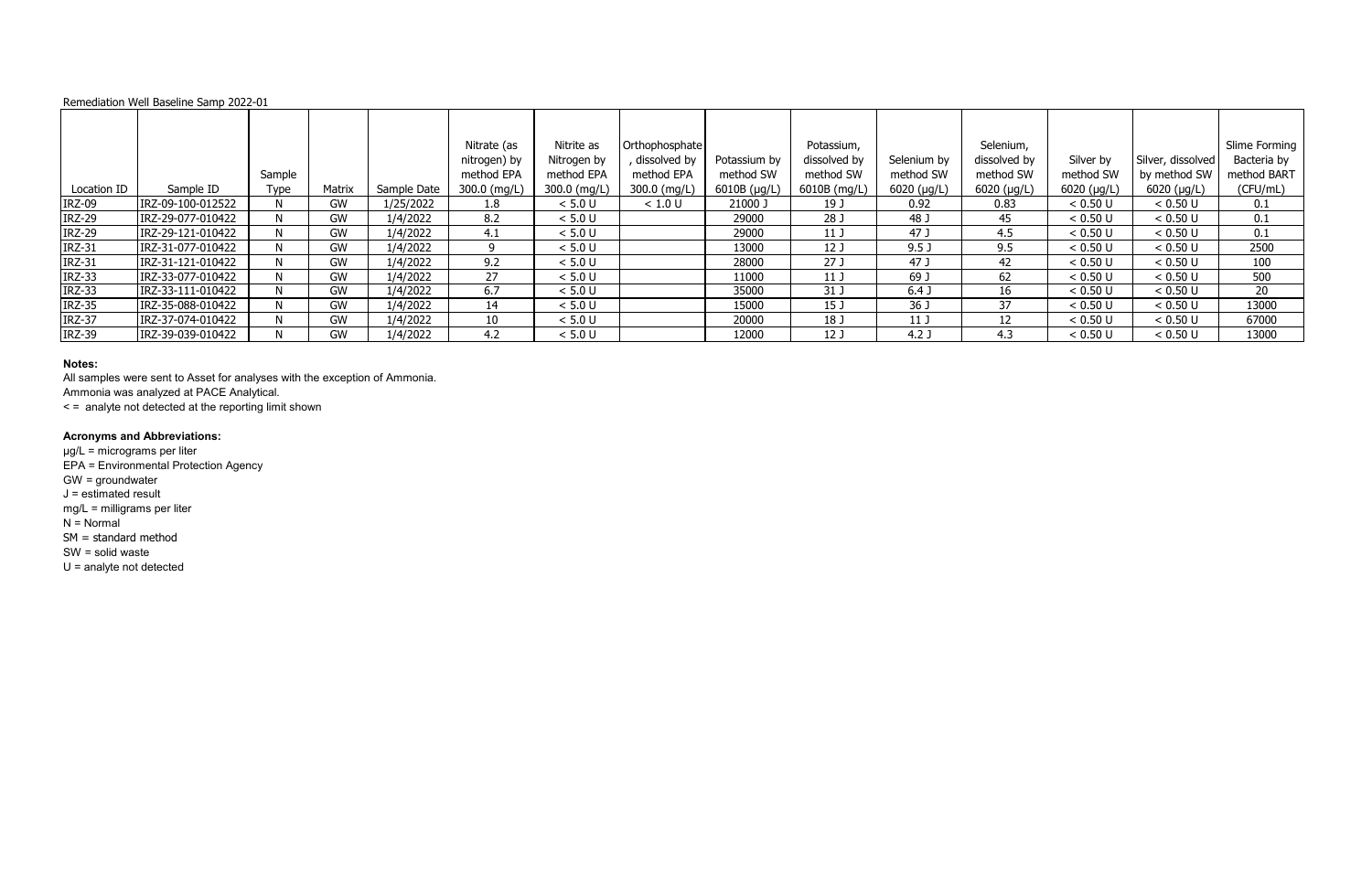|               |                   | Sample      |        |             | Sodium by<br>method SW | Sodium,<br>dissolved by<br>method SW | Soluble silica,<br>dissolved by<br>method SW | Sulfate by<br>method EPA | Sulfate<br>Reducing<br>Bacteria by<br>method BART | Sulfide by<br>method SM<br>4500-S D | Thallium by<br>method SW | Thallium,<br>dissolved by<br>method SW | Total dissolved<br>solids by<br>method SM | Total Kjeldahl<br>Nitrogen by<br>method EPA |
|---------------|-------------------|-------------|--------|-------------|------------------------|--------------------------------------|----------------------------------------------|--------------------------|---------------------------------------------------|-------------------------------------|--------------------------|----------------------------------------|-------------------------------------------|---------------------------------------------|
| Location ID   | Sample ID         | <b>Type</b> | Matrix | Sample Date | 6010B (µg/L)           | 6010B (mg/L)                         | 6010B (mg/L)                                 | 300.0 (mg/L)             | (CFU/mL)                                          | (mg/L)                              | 6020 (µg/L)              | $6020$ (µg/L)                          | 2540 C (mg/L)                             | 351.2 (mg/L)                                |
| <b>IRZ-09</b> | IRZ-09-100-012522 |             | GW     | 1/25/2022   | 2000000                | 1900 J                               | 31 J                                         | 480                      | 0.1                                               | < 0.10 U                            | < 0.50 U                 | < 0.50 U                               | 6800                                      | 0.22J                                       |
| <b>IRZ-29</b> | IRZ-29-077-010422 | N           | GW     | 1/4/2022    | 2700000 J              | 2500                                 |                                              | 770                      | 0.1                                               |                                     | < 0.50 U                 | < 0.50 U                               | 6400                                      |                                             |
| <b>IRZ-29</b> | IRZ-29-121-010422 | N           | GW     | 1/4/2022    | 2700000 J              | 450                                  |                                              | 400                      | 0.1                                               |                                     | < 0.50 U                 | < 0.50 U                               | 1900 J                                    |                                             |
| <b>IRZ-31</b> | IRZ-31-077-010422 | N           | GW     | 1/4/2022    | 470000 J               | 460                                  |                                              | 400                      | 6000                                              |                                     | < 0.50 U                 | < 0.50 U                               | 2000                                      |                                             |
| <b>IRZ-31</b> | IRZ-31-121-010422 |             | GW     | 1/4/2022    | 2600000 J              | 2600                                 |                                              | 740                      | 0.1                                               |                                     | < 0.50 U                 | < 0.50 U                               | 6600                                      |                                             |
| <b>IRZ-33</b> | IRZ-33-077-010422 |             | GW     | 1/4/2022    | 990000 J               | 940                                  |                                              | 620                      | 325                                               |                                     | < 0.50 U                 | < 0.50 U                               | 2900                                      |                                             |
| <b>IRZ-33</b> | IRZ-33-111-010422 | N           | GW     | 1/4/2022    | 3900000 J              | 2700                                 |                                              | 690                      | 0.1                                               |                                     | < 0.50 U                 | < 0.50 U                               | 8200                                      |                                             |
| <b>IRZ-35</b> | IRZ-35-088-010422 |             | GW     | 1/4/2022    | 1400000 J              | 1400                                 |                                              | 590                      | 0.1                                               |                                     | < 0.50 U                 | < 0.50 U                               | 3700                                      |                                             |
| <b>IRZ-37</b> | IRZ-37-074-010422 | N           | GW     | 1/4/2022    | 1300000 J              | 1200                                 |                                              | 480                      | 75                                                |                                     | < 0.50 U                 | < 0.50 U                               | 4500                                      |                                             |
| <b>IRZ-39</b> | IRZ-39-039-010422 |             | GW     | 1/4/2022    | 640000 J               | 650                                  |                                              | 470                      | 325                                               |                                     | < 0.50 U                 | < 0.50 U                               | 1800                                      |                                             |

### **Notes:**

All samples were sent to Asset for analyses with the exception of Ammonia.

Ammonia was analyzed at PACE Analytical.

< = analyte not detected at the reporting limit shown

## **Acronyms and Abbreviations:**

µg/L = micrograms per liter

EPA = Environmental Protection Agency

GW = groundwater

 $J =$  estimated result

mg/L = milligrams per liter

 $N =$  Normal

SM = standard method

SW = solid waste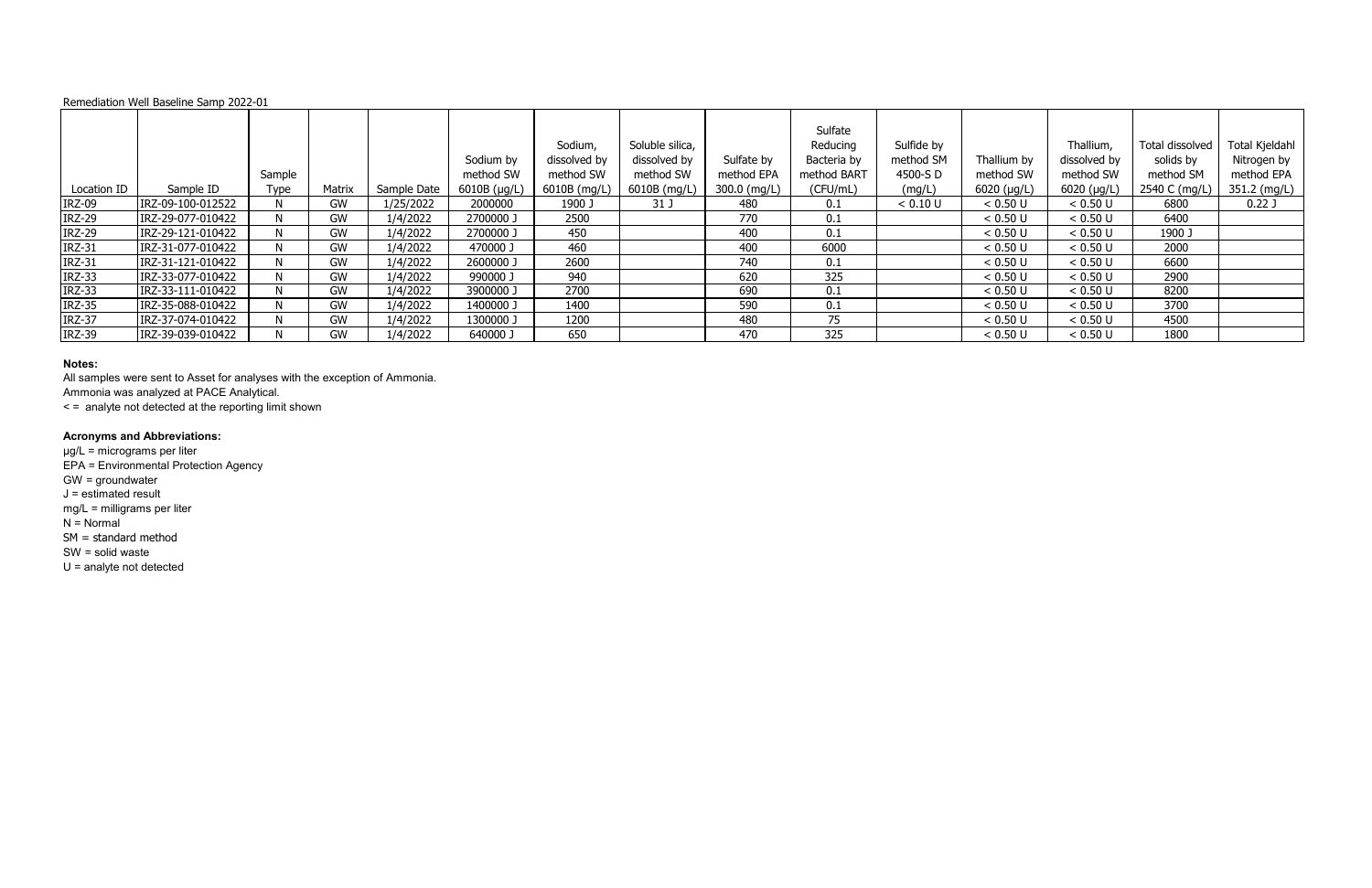|               |                   |        |           |             | Total organic<br>carbon by | Total<br>phosphorus as P | Vanadium by         | Vanadium,<br>dissolved by |                | Zinc, dissolved     |
|---------------|-------------------|--------|-----------|-------------|----------------------------|--------------------------|---------------------|---------------------------|----------------|---------------------|
|               |                   | Sample |           |             | method SM                  | by method EPA            | method SW           | method SW                 | Zinc by method | by method SW        |
| Location ID   | Sample ID         | Type   | Matrix    | Sample Date | 5310 C (mg/L)              | 365.3 (mg/L)             | $6020$ ( $\mu$ g/L) | 6020 ( $\mu$ g/L)         | SW 6020 (µg/L) | $6020$ ( $\mu$ g/L) |
| <b>IRZ-09</b> | IRZ-09-100-012522 | N.     | GW        | 1/25/2022   | < 1.0 U                    | < 0.020 U                | 2.9                 |                           | < 10 U         | < 10 U              |
| <b>IRZ-29</b> | IRZ-29-077-010422 | N      | GW        | 1/4/2022    | < 1.0 U                    |                          | 5.6                 | 1.8                       | < 10 U         | $< 10$ UJ           |
| <b>IRZ-29</b> | IRZ-29-121-010422 | N      | <b>GW</b> | 1/4/2022    | < 1.0 U                    |                          | 17                  | 3.9                       | < 10 U         | $< 10$ UJ           |
| <b>IRZ-31</b> | IRZ-31-077-010422 | N      | GW        | 1/4/2022    | < 5.0 U                    |                          | 4.9                 | 3.9                       | 16             | $< 10$ UJ           |
| <b>IRZ-31</b> | IRZ-31-121-010422 | N      | GW        | 1/4/2022    | < 1.0 U                    |                          | 3.7                 | < 1.0 U                   | < 10 U         | $< 10$ UJ           |
| <b>IRZ-33</b> | IRZ-33-077-010422 | N      | GW        | 1/4/2022    | < 1.0 U                    |                          | 6.8                 | 4.2                       | 12             | $< 10$ UJ           |
| <b>IRZ-33</b> | IRZ-33-111-010422 | N      | <b>GW</b> | 1/4/2022    | < 1.0 U                    |                          | 4.2                 | 1.5                       | < 10 U         | $< 10$ UJ           |
| <b>IRZ-35</b> | IRZ-35-088-010422 | N      | GW        | 1/4/2022    | < 1.0 U                    |                          | 8.1                 | 1.9                       | < 10 U         | $< 10$ UJ           |
| <b>IRZ-37</b> | IRZ-37-074-010422 | N.     | GW        | 1/4/2022    | < 1.0 U                    |                          | 15                  | < 1.0 U                   | 330            | $< 10$ UJ           |
| <b>IRZ-39</b> | IRZ-39-039-010422 | N      | <b>GW</b> | 1/4/2022    |                            |                          | 15                  | 1.2                       | 57             | $< 10$ UJ           |

### **Notes:**

All samples were sent to Asset for analyses with the exception of Ammonia.

Ammonia was analyzed at PACE Analytical.

< = analyte not detected at the reporting limit shown

## **Acronyms and Abbreviations:**

µg/L = micrograms per liter

EPA = Environmental Protection Agency

GW = groundwater

 $J =$  estimated result

mg/L = milligrams per liter

 $N =$  Normal

SM = standard method

SW = solid waste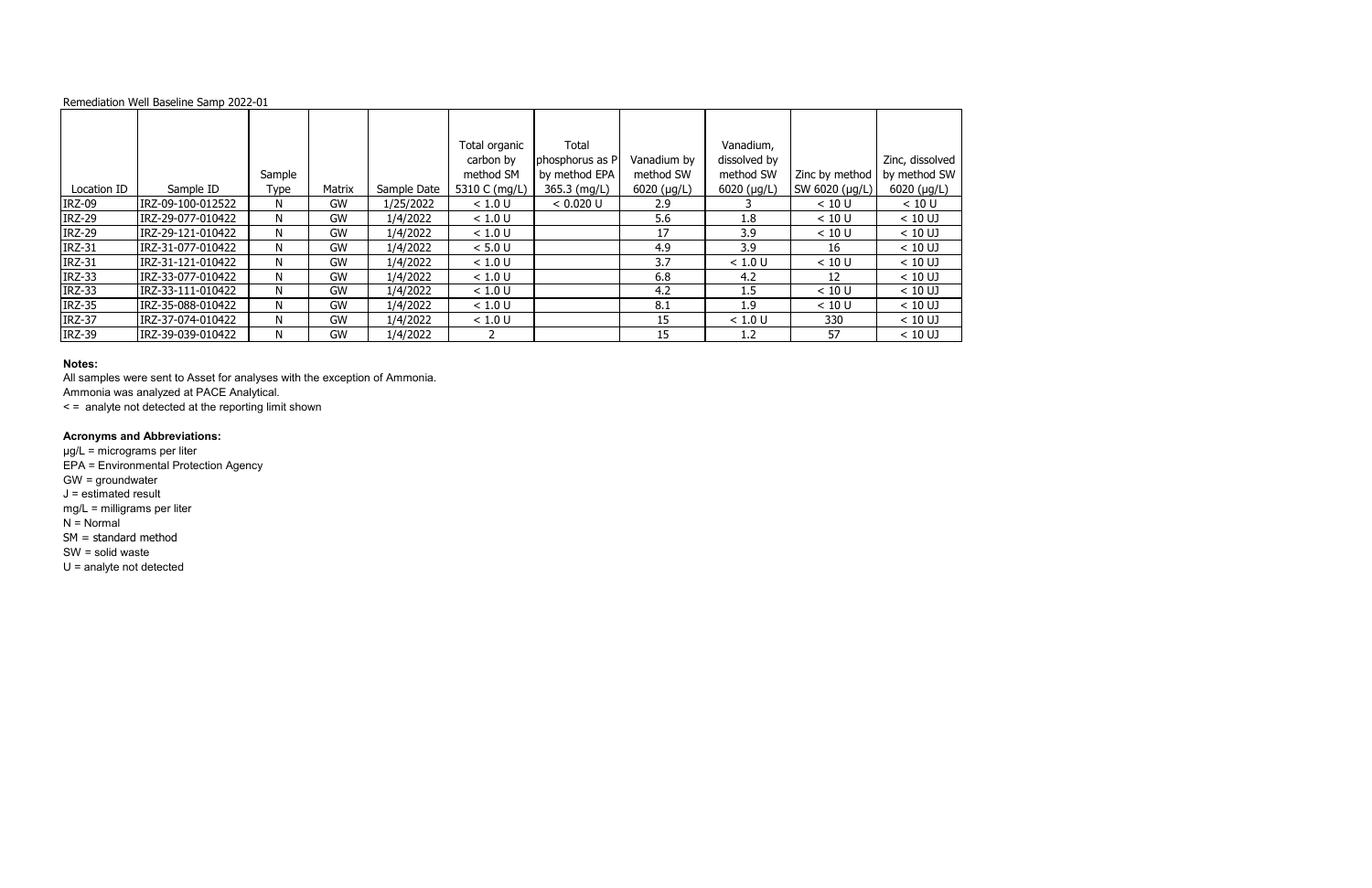|             |                    |             |        |           | Alkalinity, |               |                                                                            |             |                    |             |                     |             |               |             |
|-------------|--------------------|-------------|--------|-----------|-------------|---------------|----------------------------------------------------------------------------|-------------|--------------------|-------------|---------------------|-------------|---------------|-------------|
|             |                    |             |        |           | bicarb as   |               | Alkalinity, carb   Alkalinity, total                                       |             | Aluminum,          |             | Antimony,           |             | Arsenic,      |             |
|             |                    |             |        |           | CaCO3 by    | as CaCO3 by I | as CaCO3 by                                                                | Aluminum by | dissolved by       | Antimony by | dissolved by        | Arsenic by  | dissolved by  | Barium by   |
|             |                    |             |        |           | method SM   | method SM     | method SM                                                                  | method SW   | method SW          | method SW   | method SW           | method SW   | method SW     | method SW   |
| Location ID | Sample ID          | Sample Type | Matrix |           |             |               | Sample Date   2320 B (mg/L)   2320 B (mg/L)   2320 B (mg/L)   6010B (µg/L) |             | 6010B ( $\mu$ g/L) | 6020 (µg/L) | $6020 \; (\mu g/L)$ | 6020 (µg/L) | $6020$ (µg/L) | 6020 (µg/L) |
| IRZ-13D     | IRZ-13D-210-031022 |             | GW     | 3/10/2022 | 52          | < 5.0 U       |                                                                            | < 50 U      | 86                 | < 0.50 U    | < 0.50 U            | 1.8         | < 0.10 U      | 47          |
| IRZ-13S     | IRZ-13S-095-031022 |             | GW     | 3/10/2022 | 48          | < 5.0 U       | 48                                                                         | < 50 U      | < 50 U             | < 0.50 U    | < 0.50 U            | < 0.10 L    | < 0.10 U      | 82          |

### **Notes:**

All samples were sent to Asset for analyses with the exception of Ammonia. Ammonia was analyzed at PACE Analytical.

< = analyte not detected at the reporting limit shown

# **Acronyms and Abbreviations:**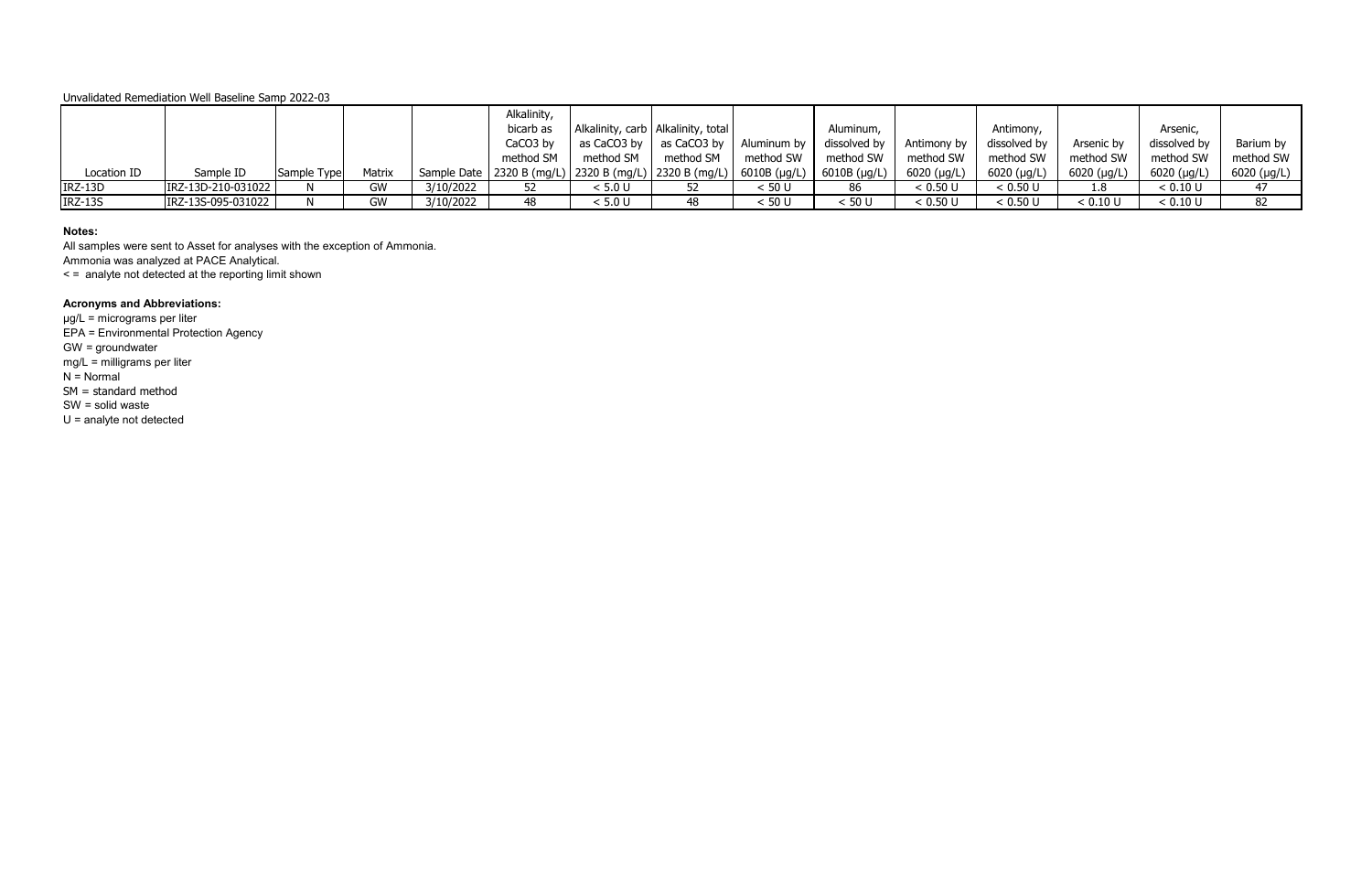|             |                    |             |        |             | Barium,             |               | Beryllium,    |           | Boron,                      |              |               | Cadmium,     |                | Calcium,     |
|-------------|--------------------|-------------|--------|-------------|---------------------|---------------|---------------|-----------|-----------------------------|--------------|---------------|--------------|----------------|--------------|
|             |                    |             |        |             | dissolved by        | Beryllium by  | dissolved by  | Boron by  | dissolved by                | Bromide by   | Cadmium by    | dissolved by | Calcium by     | dissolved by |
|             |                    |             |        |             | method SW           | method SW     | method SW     | method SW | method SW                   | method EPA   | method SW     | method SW    | method SW      | method SW    |
| Location ID | Sample ID          | Sample Type | Matrix | Sample Date | $6020$ ( $\mu$ g/L) | $6020$ (µg/L) | $6020$ (µg/L) |           | 6010B (µg/L)   6010B (mg/L) | 300.0 (mg/L) | $6020$ (µg/L) | 6020 (µg/L)  | (6010B (µg/L)) | 6010B (mg/L) |
| IRZ-13D     | IRZ-13D-210-031022 |             | GW     | 3/10/2022   | 44                  | < 0.50 U      | < 0.50 U      | 1400      | 1.4                         | < 5.0 U      | < 0.50 U      | < 0.50 U     | 570000         | 450          |
| IRZ-13S     | IRZ-13S-095-031022 |             | GW     | 3/10/2022   | 76                  | < 0.50 U      | < 0.50 U      | 1200      | .                           | < 5.0 U      | < 0.50 U      | < 0.50 U     | 350000         | 430          |

### **Notes:**

All samples were sent to Asset for analyses with the exception of Ammonia. Ammonia was analyzed at PACE Analytical.

< = analyte not detected at the reporting limit shown

# **Acronyms and Abbreviations:**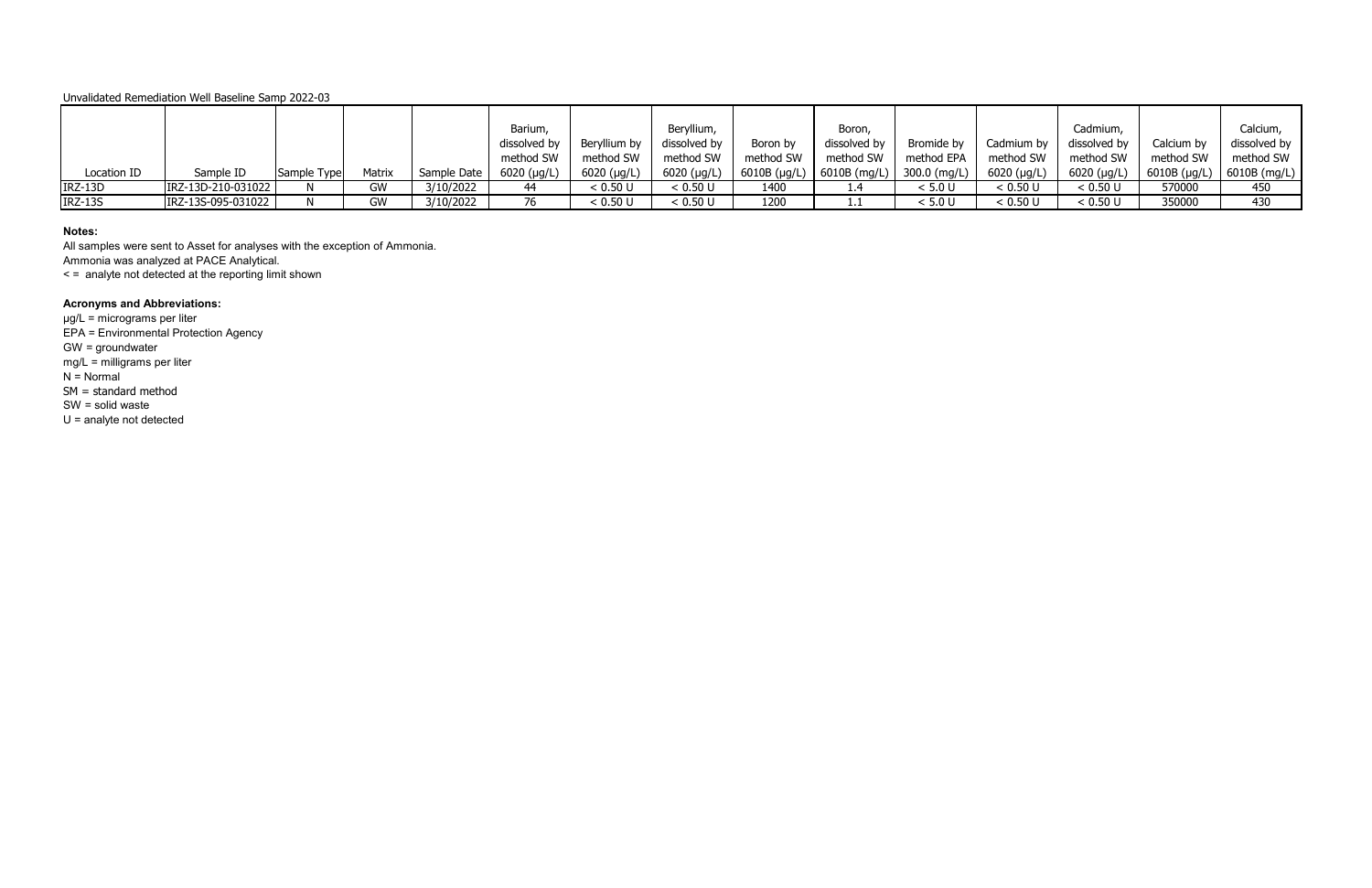|                |                    |             |        |                            |             |                |             |                 |             |               |                     |              |                      | Hardness,     |
|----------------|--------------------|-------------|--------|----------------------------|-------------|----------------|-------------|-----------------|-------------|---------------|---------------------|--------------|----------------------|---------------|
|                |                    |             |        |                            |             | Chromium,      | Chromium,   | Chromium,       |             | Cobalt,       |                     | Copper,      |                      | Calcium (As   |
|                |                    |             |        |                            | Chloride by | Hexavalent by  | total by    | total dissolved | Cobalt by   | dissolved by  | Copper by           | dissolved by | Fluoride by          | CaCO3) by     |
|                |                    |             |        |                            | method EPA  | method EPA     | method SW   | by method SW    | method SW   | method SW     | method SW           | method SW    | method EPA           | method SM     |
| Location ID    | Sample ID          | Sample Type | Matrix | Sample Date   300.0 (mg/L) |             | $218.6$ (µg/L) | 6020 (µg/L) | 6020 (µg/L)     | 6020 (µg/L) | $6020$ (µg/L) | $6020 \; (\mu g/L)$ | 6020 (µg/L)  | 300.0 (mg/L) $\vert$ | 2340 B (mg/L) |
| IRZ-13D        | IRZ-13D-210-031022 |             | GW     | 3/10/2022                  | 6200        | 350            | 310         | 340             | < 0.50 U    | < 0.50 U      | < 1.0 U             | < 1.0 U      | 3.7                  | 1100          |
| <b>IRZ-13S</b> | IRZ-13S-095-031022 |             | GW     | 3/10/2022                  | 2800        |                |             |                 | < 0.50 U    | < 0.50 U      | < 1.0 U             | < 1.0 U      | 3.8                  | 1100          |

### **Notes:**

All samples were sent to Asset for analyses with the exception of Ammonia. Ammonia was analyzed at PACE Analytical.

< = analyte not detected at the reporting limit shown

# **Acronyms and Abbreviations:**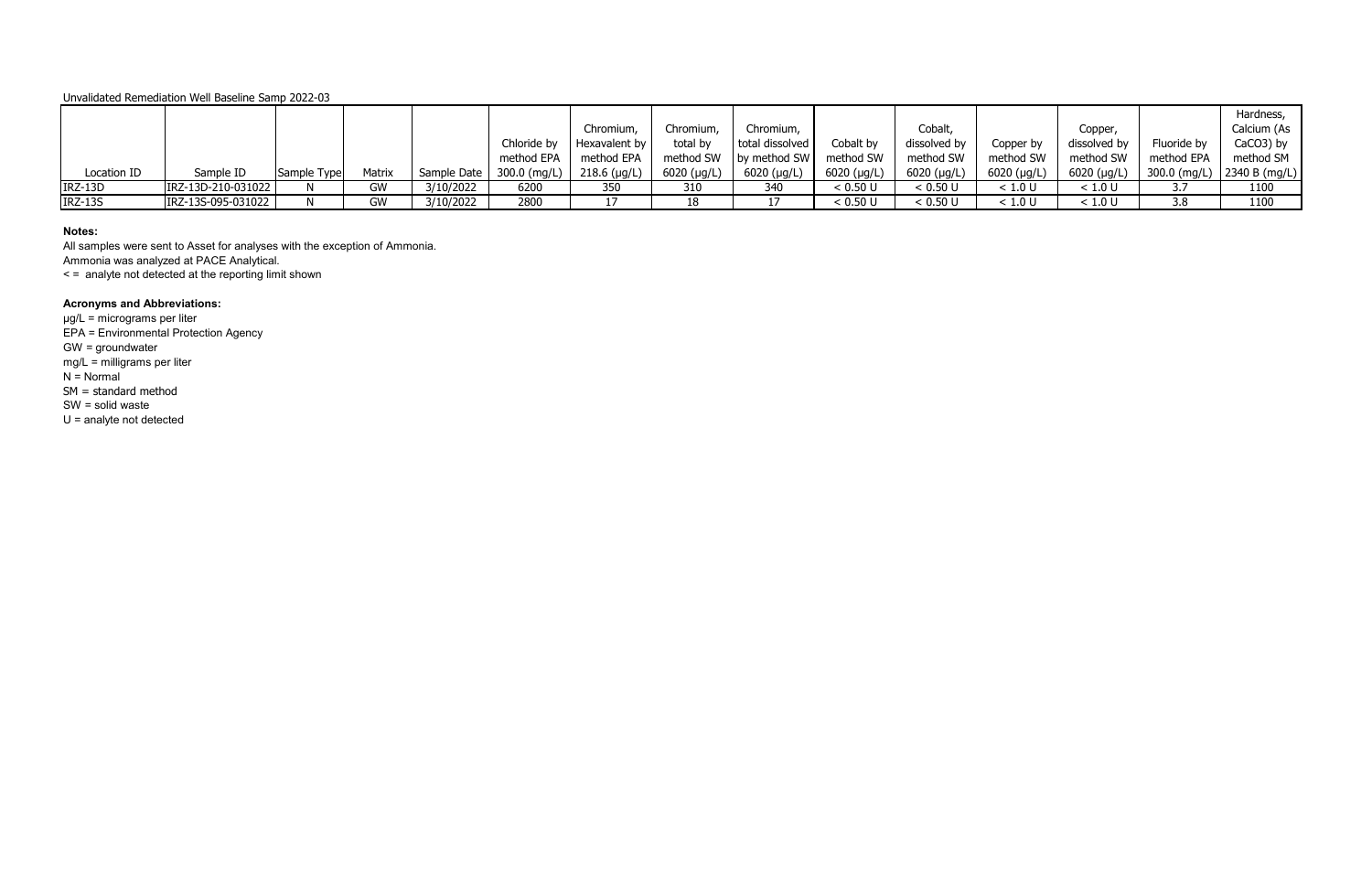|             |                    |             |        |           | Hardness,<br>Magnesium (As Hardness, total  |           |                                                            | Iron Related |                                                       |               |                                               |              | Magnesium,     |              |
|-------------|--------------------|-------------|--------|-----------|---------------------------------------------|-----------|------------------------------------------------------------|--------------|-------------------------------------------------------|---------------|-----------------------------------------------|--------------|----------------|--------------|
|             |                    |             |        |           | CaCO3) by                                   |           | as CaCO3 by Iron by method   Bacteria by   Iron, dissolved |              |                                                       | Lead by       | Lead, dissolved   Magnesium by   dissolved by |              |                | Manganese by |
|             |                    |             |        |           | method SM                                   | method SM | SW 6010B                                                   |              | method BART   by method SW   method SW   by method SW |               |                                               | method SW    | method SW      | method SW    |
| Location ID | Sample ID          | Sample Type | Matrix |           | Sample Date   2340 B (mg/L)   2340 B (mg/L) |           | $(\mu g/L)$                                                | (CFU/mL)     | $6010B$ (µg/L)                                        | $6020$ (µg/L) | 6020 (µg/L)                                   | 6010B (µg/L) | ) 6010B (mg/L) | 6020 (µg/L)  |
| IRZ-13D     | IRZ-13D-210-031022 |             | GW     | 3/10/2022 |                                             |           | < 20 U                                                     | 9000         |                                                       | < 1.0 U       | < 1.0 U                                       | 54000        |                | 63           |
| IRZ-13S     | IRZ-13S-095-031022 |             | GW     | 3/10/2022 | 150                                         | 1200      |                                                            | 9000         | < 20 U                                                | < 1.0 U       | < 1.0 U                                       | 29000        |                | 1.5          |

### **Notes:**

All samples were sent to Asset for analyses with the exception of Ammonia. Ammonia was analyzed at PACE Analytical.

< = analyte not detected at the reporting limit shown

# **Acronyms and Abbreviations:**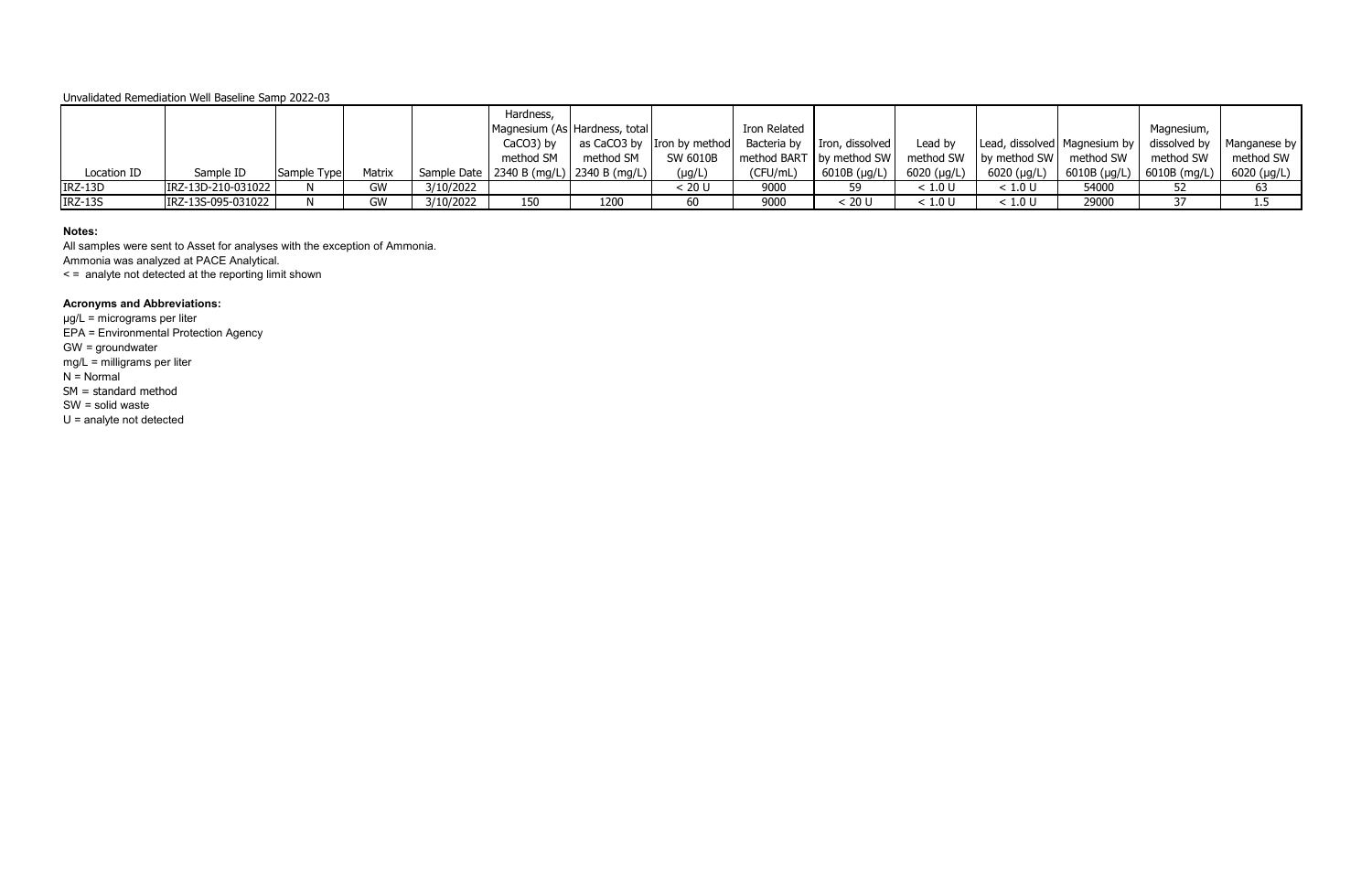|                |                    |             |        |             | Manganese,   |              | Mercury,     |                                       | Molybdenum,  |             | Nickel,      | Nitrate (as                 | Nitrite as | Orthophosphat                    |
|----------------|--------------------|-------------|--------|-------------|--------------|--------------|--------------|---------------------------------------|--------------|-------------|--------------|-----------------------------|------------|----------------------------------|
|                |                    |             |        |             | dissolved by | Mercury by   | dissolved by | Molybdenum                            | dissolved by | Nickel by   | dissolved by | nitrogen) by                |            | Nitrogen by $\ $ e, dissolved by |
|                |                    |             |        |             | method SW    | method EPA   |              | method EPA   by method SW   method SW |              | method SW   | method SW    | method EPA                  | method EPA | method EPA                       |
| Location ID    | Sample ID          | Sample Type | Matrix | Sample Date | 6020 (µg/L)  | 7470A (µg/L) | 7470A (µg/L) | $6020 \; (\mu g/L)$                   | 6020 (µg/L)  | 6020 (µg/L) | 6020 (µg/L)  | 300.0 (mg/L)   300.0 (mg/L) |            | 300.0 (mg/L)                     |
| $IRZ-13D$      | IRZ-13D-210-031022 |             | GW     | 3/10/2022   | 62           | < 0.20 U     | < 0.20 U     |                                       |              | < 25 U      | < 25 U       |                             | < 5.0 U    | < 1.0 U                          |
| <b>IRZ-13S</b> | IRZ-13S-095-031022 |             | GW     | 3/10/2022   | < 0.50 U     | < 0.20 U     | < 0.20 U     |                                       |              | < 1.0 U     | < 1.0 U      | 1.6                         | < 5.0 U    | < 1.0 U                          |

### **Notes:**

All samples were sent to Asset for analyses with the exception of Ammonia. Ammonia was analyzed at PACE Analytical.

< = analyte not detected at the reporting limit shown

# **Acronyms and Abbreviations:**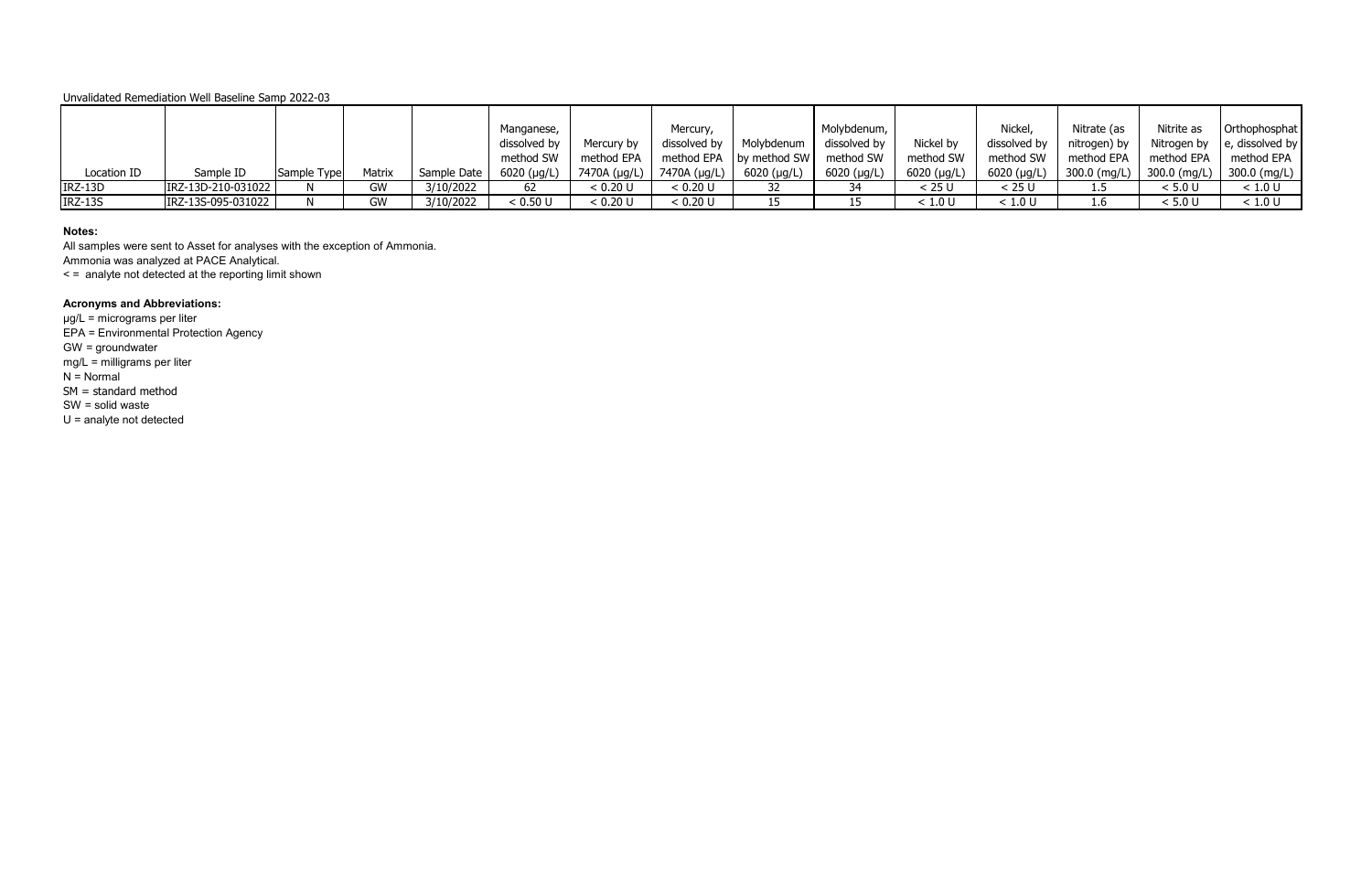|             |                    |             |        |           |                              | Potassium,   |               | Selenium,     |             | Silver,       | Slime Forming |              | Sodium,             | Soluble silica, |
|-------------|--------------------|-------------|--------|-----------|------------------------------|--------------|---------------|---------------|-------------|---------------|---------------|--------------|---------------------|-----------------|
|             |                    |             |        |           | Potassium by                 | dissolved by | Selenium by   | dissolved by  | Silver by   | dissolved by  | Bacteria by   | Sodium by    | dissolved by        | dissolved by    |
|             |                    |             |        |           | method SW                    | method SW    | method SW     | method SW     | method SW   | method SW     | method BART   | method SW    | method SW           | method SW       |
| Location ID | Sample ID          | Sample Type | Matrix |           | Sample Date   $6010B (µg/L)$ | 6010B (mg/L) | $6020$ (µg/L) | $6020$ (µg/L) | 6020 (μg/L) | $6020$ (µg/L) | (CFU/mL)      | 6010B (µg/L) | $\mid$ 6010B (mg/L) | $6010B$ (mg/L)  |
| IRZ-13D     | IRZ-13D-210-031022 |             | GW     | 3/10/2022 | 30000                        |              |               | 0.96          | < 0.50 U    | < 0.50 U      | 20            | 4300000      | 4200                |                 |
| IRZ-13S     | IRZ-13S-095-031022 |             | GW     | 3/10/2022 | 17000                        | 16           | 0.83          | 0.86          | < 0.50 U    | < 0.50 U      | 500           | 2100000      | 2000                |                 |

### **Notes:**

All samples were sent to Asset for analyses with the exception of Ammonia. Ammonia was analyzed at PACE Analytical.

< = analyte not detected at the reporting limit shown

# **Acronyms and Abbreviations:**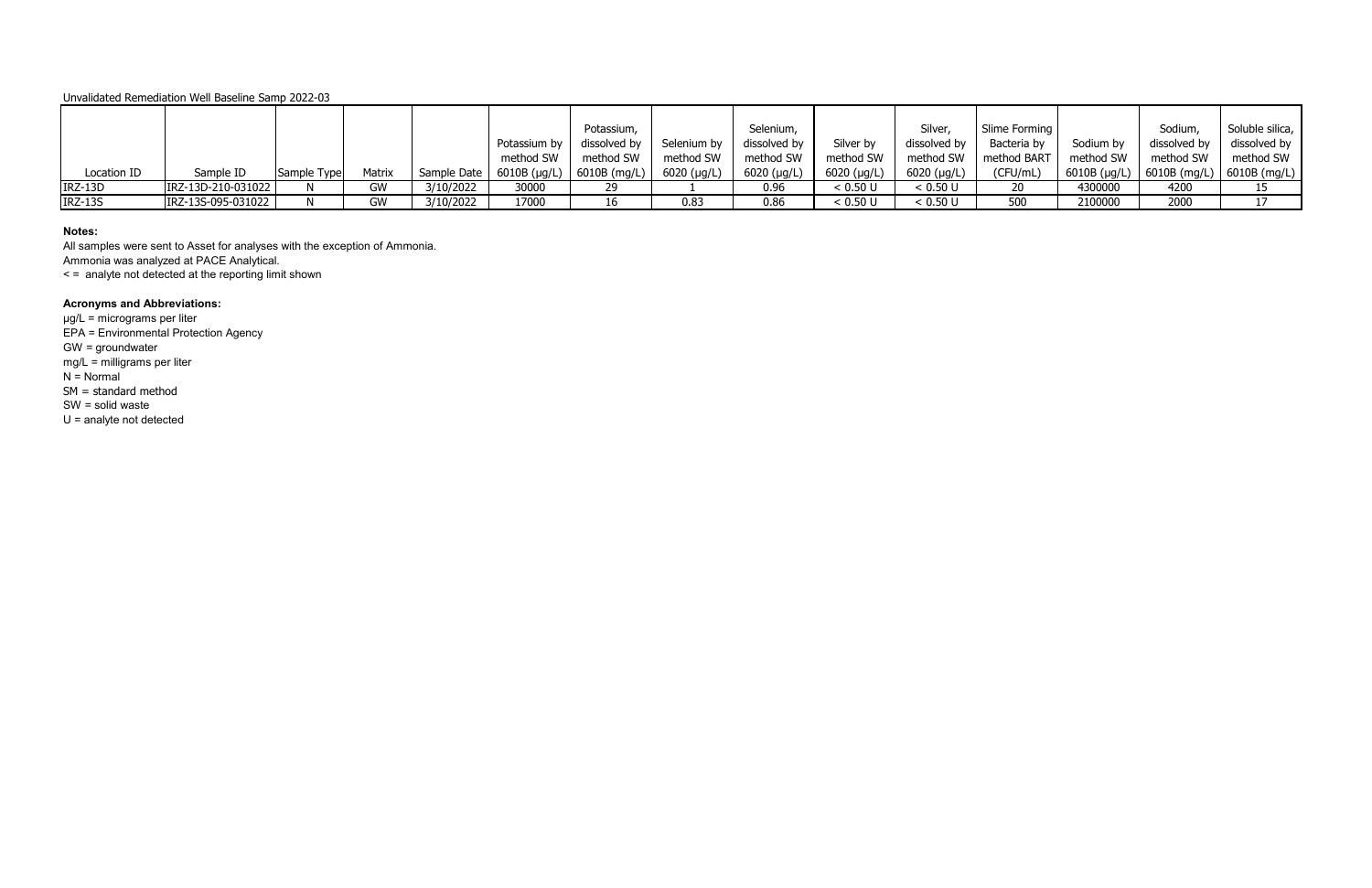|                |                    |             |        |                              |            | Sulfate     |                     |              |                                                 |           | Total       |                     |             |                               |
|----------------|--------------------|-------------|--------|------------------------------|------------|-------------|---------------------|--------------|-------------------------------------------------|-----------|-------------|---------------------|-------------|-------------------------------|
|                |                    |             |        |                              |            | Reducing    |                     | Thallium     | Total dissolved   Total organic   phosphorus as |           |             |                     | Vanadium,   |                               |
|                |                    |             |        |                              | Sulfate by | Bacteria by | Thallium by         | dissolved by | solids by                                       | carbon by | P by method | Vanadium by         |             | dissolved by   Zinc by method |
|                |                    |             |        |                              | method EPA | method BART | method SW           | method SW    | method SM                                       | method SM | EPA 365.3   | method SW           | method SW   | SW 6020                       |
| Location ID    | Sample ID          | Sample Type | Matrix | Sample Date   $300.0$ (mg/L) |            | (CFU/mL)    | $6020$ ( $\mu$ g/L) |              | 6020 (µg/L)   2540 C (mg/L)   5310 C (mg/L)     |           | (mg/L)      | $6020$ ( $\mu$ g/L) | 6020 (µg/L) | $(\mu g/L)$                   |
| $IRZ-13D$      | IRZ-13D-210-031022 |             | GW     | 3/10/2022                    | 950        |             | < 0.50 U            | < 0.50 U     | 12000                                           | < 50 U    | < 0.020 U   |                     | 2.5         | < 10 U                        |
| <b>IRZ-13S</b> | IRZ-13S-095-031022 |             | GW     | 3/10/2022                    | 460        |             | < 0.50 U            | < 0.50 U     | 5600                                            | < 1.0 U   | < 0.020 U   | 3.8                 | 3.9         | < 10 U                        |

### **Notes:**

All samples were sent to Asset for analyses with the exception of Ammonia. Ammonia was analyzed at PACE Analytical.

< = analyte not detected at the reporting limit shown

# **Acronyms and Abbreviations:**